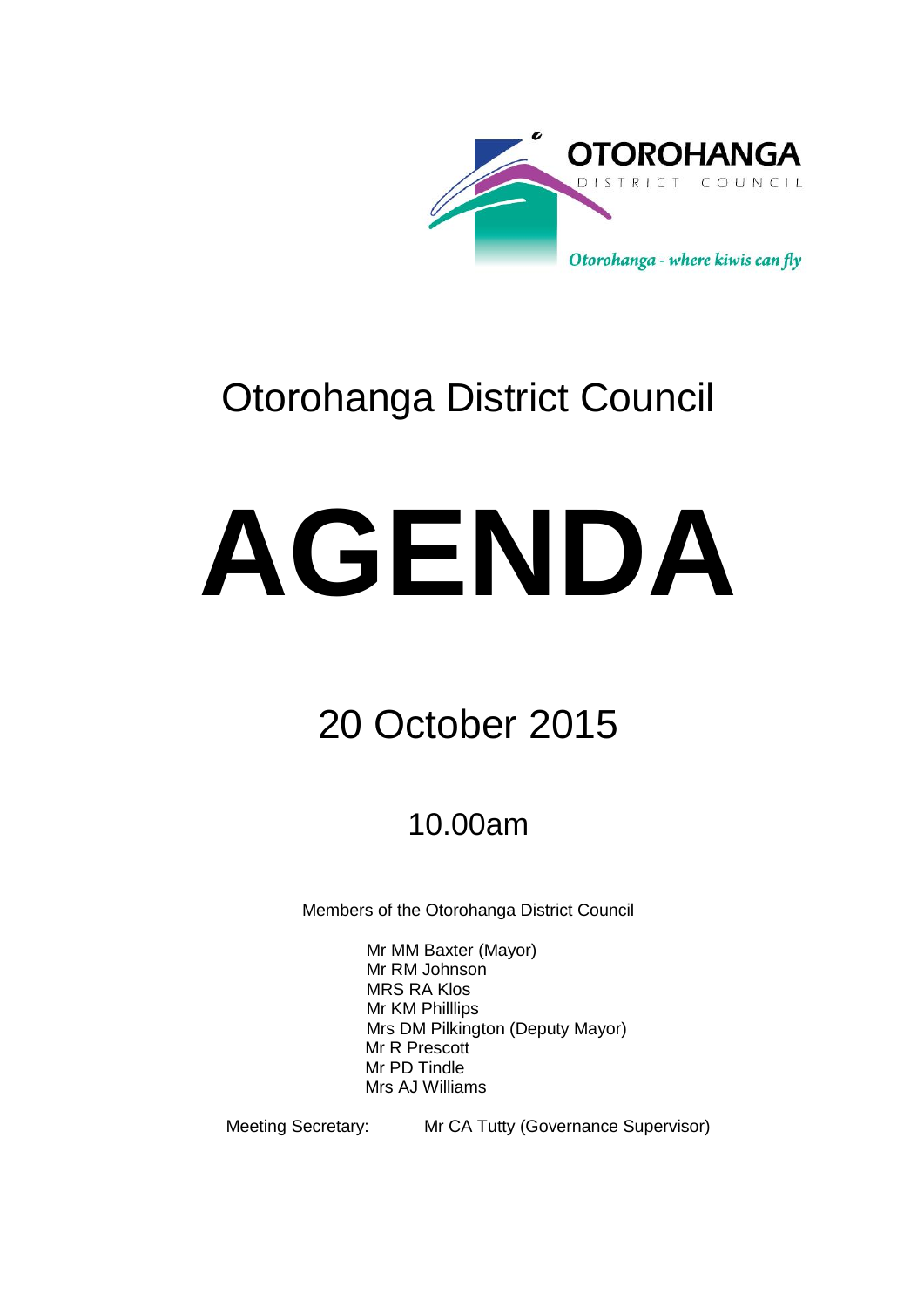## **OTOROHANGA DISTRICT COUNCIL**

20 October 2015

Notice is hereby given that an ordinary meeting of the Otorohanga District Council will be held in the Council Chambers, Maniapoto St, Otorohanga on Tuesday 20 October 2015 commencing at 10.00am.

12 October 2015

**DC Clibbery CHIEF EXECUTIVE**

## **AGENDA**

#### **ORDER OF BUSINESS:**

| <b>ITEM</b>           | <b>PRECIS</b>                                                           | <b>PAGE</b>    |
|-----------------------|-------------------------------------------------------------------------|----------------|
| <b>PRESENT</b>        |                                                                         | 1              |
| IN ATTENDANCE         |                                                                         | 1              |
| <b>APOLOGIES</b>      |                                                                         | 1              |
| <b>OPENING PRAYER</b> |                                                                         |                |
|                       | <b>ITEMS TO BE CONSIDERED IN GENERAL BUSINESS</b>                       |                |
|                       | CONFIRMATION OF MINUTES - 15 SEPTEMBER 2015                             |                |
| <b>REPORTS</b>        |                                                                         |                |
| Item $246$            | OTOROHANGA COMMUNITY BOARD MINUTES 8 OCTOBER 2015                       |                |
| Item $247$            | KAWHIA COMMUNITY BOARD MINUTES 2 OCTOBER 2015                           | $\overline{2}$ |
| Item $248$            | DISTRICT LIBRARIANS QUARTERLY REPORT FOR JULY TO SEPTEMBER<br>2015      | 3              |
| Item $249$            | DISTRICT BUILDING CONTROL OFFICERS REPORT FOR JULY TO<br>SEPTEMBER 2015 | 7              |
| Item $250$            | PLANNING REPORT FOR JULY TO SEPTEMBER 2015                              | 11             |
| Item $251$            | ANNUAL REPORT TO 30 JUNE 2015                                           | 14             |
| Item 252              | ROAD LEGALISTION PART HONIKIWI ROAD - SO 490512                         | 15             |
| Item $253$            | ODC MATTERS REFERRED FROM 15 SEPTEMBER 2015                             | 19             |
| <b>GENERAL</b>        |                                                                         | 19             |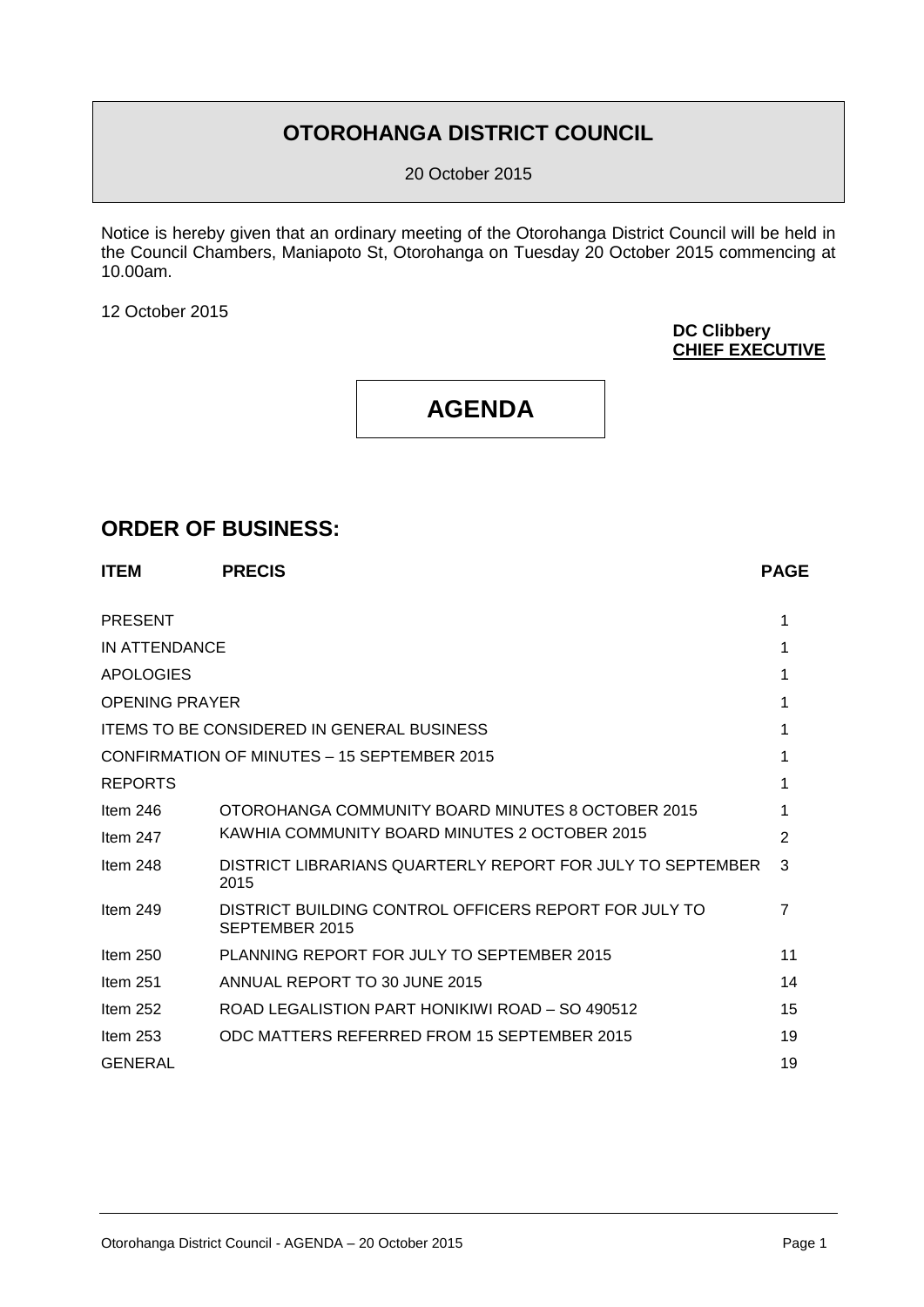#### **PRESENT**

**IN ATTENDANCE**

**APOLOGIES**

**ITEMS TO BE CONSIDERED IN GENERAL BUSINESS**

**CONFIRMATION OF MINUTES – 15 SEPTEMBER 2015**

**REPORTS**

**Item 246 OTOROHANGA COMMUNITY BOARD MINUTES 8 OCTOBER 2015**

**To: His Worship the Mayor and Councillors Otorohanga District Council**

**From: Governance Supervisor**

**Date: 20 October 2015** 

#### **Executive Summary**

Minutes of the meeting of the Otorohanga Community Board held on 8 October 2015 as previously circulated.

#### **Staff Recommendation**

It is recommended:

That the minutes of the meeting of the Otorohanga Community Board held on 8 October 2015 be received.

**CA Tutty GOVERNANCE SUPERVISOR**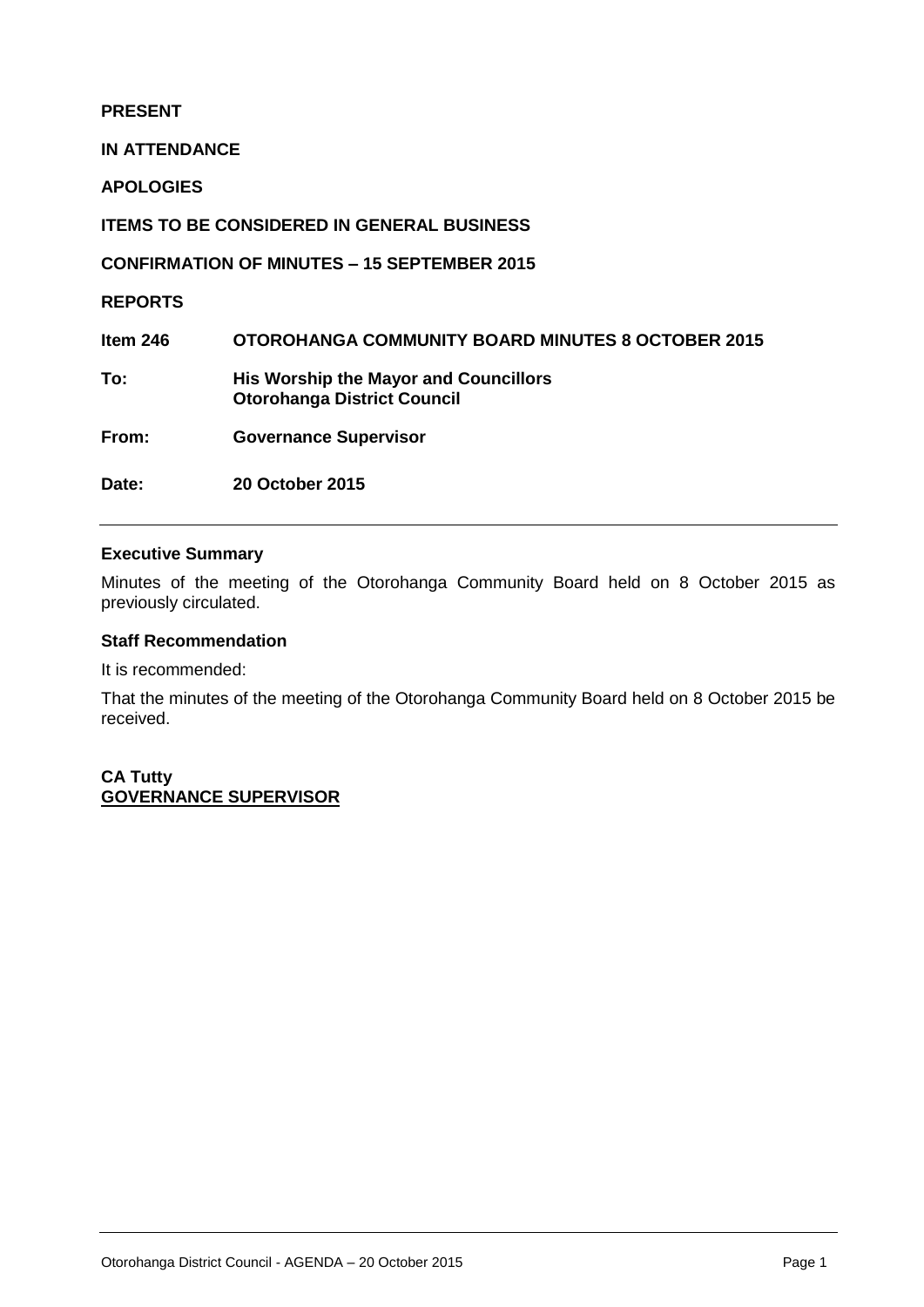**Item 247 KAWHIA COMMUNITY BOARD MINUTES 2 OCTOBER 2015 To: His Worship the Mayor and Councillors Otorohanga District Council From: Governance Supervisor Date: 20 October 2015** 

#### **Executive Summary**

Minutes of the meeting of the Kawhia Community Board held on 2 October 2015 as previously circulated.

#### **Staff Recommendation**

It is recommended:

That the minutes of the meeting of the Kawhia Community Board held on 2 October 2015 be received.

**CA Tutty GOVERNANCE SUPERVISOR**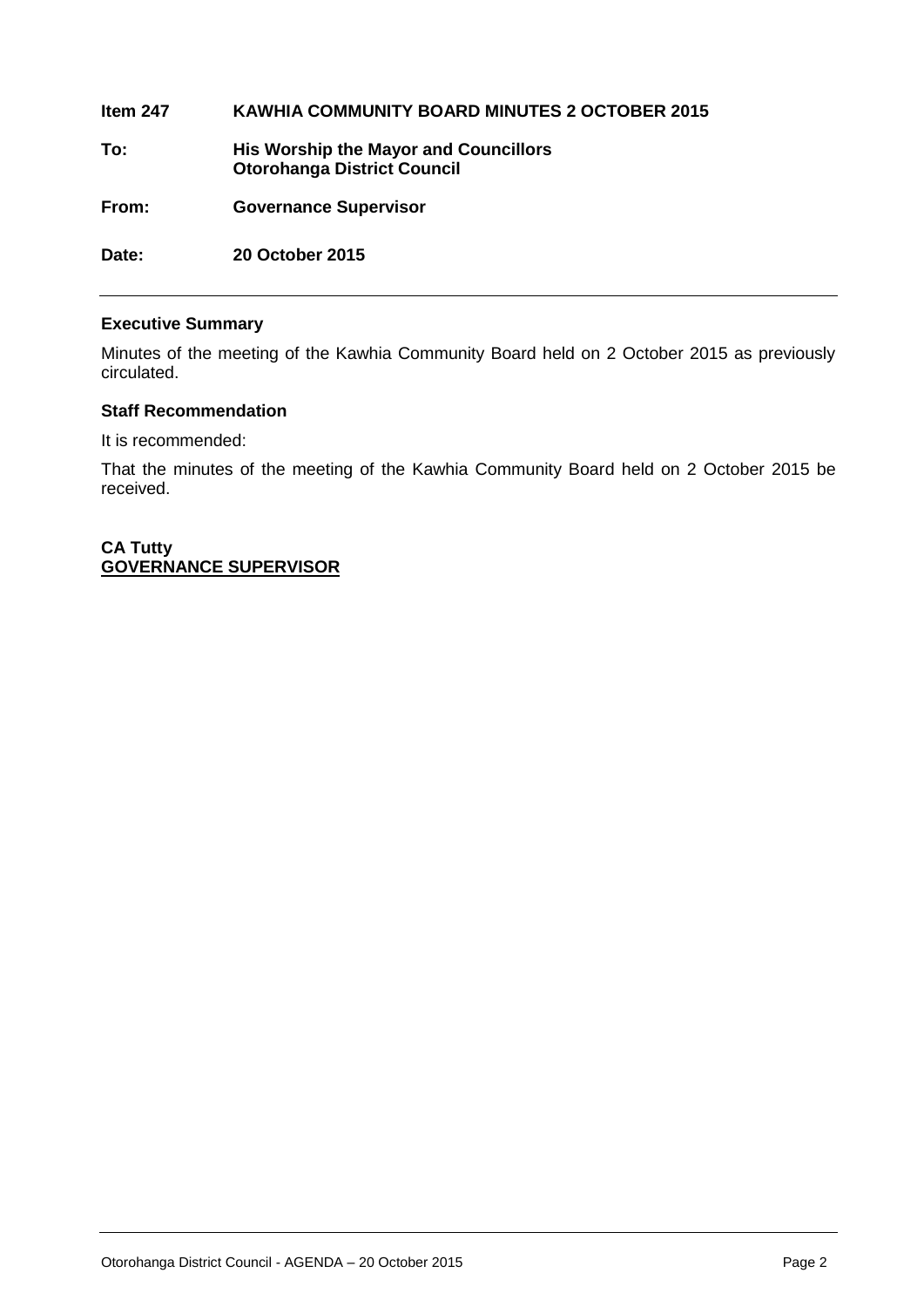**Item 248 DISTRICT LIBRARIANS QUARTERLY REPORT FOR JULY TO SEPTEMBER 2015 To: His Worship the Mayor & Councillors Otorohanga District Council From: District Librarian**

**Date: 20 October 2015**

#### **Relevant Community Outcomes**

- Ensure services and facilities meet the needs of the Community
- Foster an involved and engaged Community
- Recognise the importance of the Districts rural character

#### **Executive Summary**

The staffing situation at our two libraries has its difficulties over the past couple of months. An APNK external Wireless Access Point and a secure Wi-Fi connection have been installed. Some refurbishment of the Otorohanga library building has been undertaken. A number of events and activities for children have been held.

#### **Staff Recommendation**

It is recommended:

That the District Librarian's Quarterly Report for the period July to September 2015 be received.

#### **Report Discussion**

#### **Staffing**

One of our part-time Otorohanga library assistants has returned to work after six weeks' leave following surgery while our other part-time assistant was on leave for three weeks during September, also for a surgical procedure. Replacement staffing has been in place at the Kawhia Library to cover Linda's absence for medical treatment.

Our new student assistant, Kendra Dinsdale, is now sharing shelving duties at Otorohanga and is available for on-call work as required.

#### **External Wireless Access Point (WAP) and Secure Wi-Fi**

The APNK (Aotearoa Peoples Network Kaharoa) external Wi-Fi aerial was installed on the exterior wall of the Library building facing Maniapoto Street on 19 August. The aerial seems to have a long range, with a "Strong" signal being detected from Origins Coffee to the Turongo Street footpath.

The APNK are now operating a secure Wi-Fi hotspot in parallel with their existing public hotspot at Otorohanga and Kawhia libraries. To access the secure hotspot users are required to enter a standard password – posters at our libraries display information about accessing the secure connection.

#### **Kōtui**

On 9 July I attended an Enterprise Administration training course for personnel from libraries which have recently joined Kōtui. Staff from Kawerau, Opotiki, Rotorua, Taupo, Western Bay of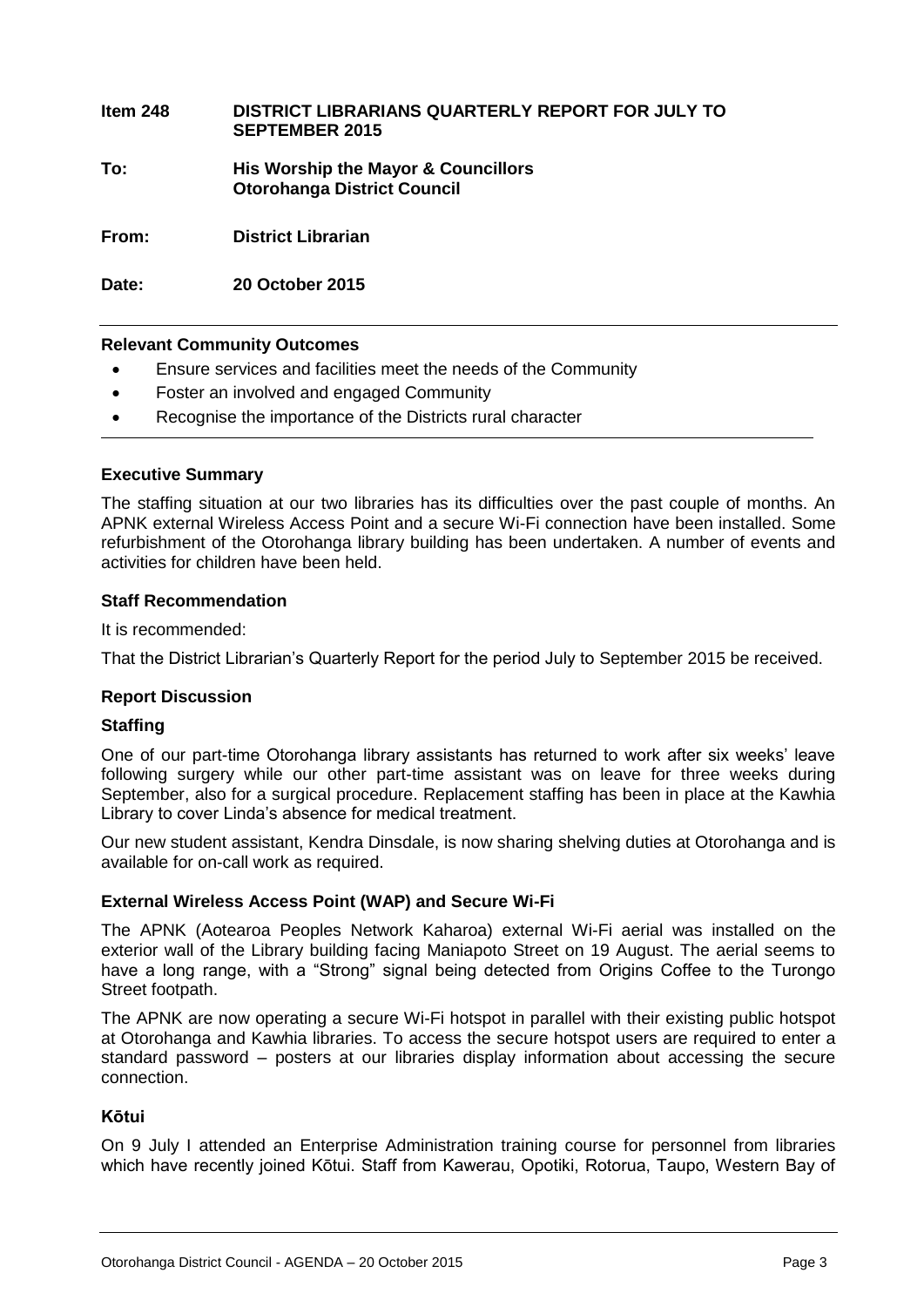Plenty and Whakatane libraries attended. I feel that I now have the necessary knowledge to undertake basic editing of to our Kōtui web-pages.

A meeting for Kōtui library managers is due to take place towards the end of the year.

#### **Library re-carpeting and painting**

Work to lay new carpet tiles in the library will be done over two days, on 14 and 15 October. The Library will be closed to the public while this work takes place – this is to be publicly advertised.

Carpet Mill will supply lifting equipment and manpower to enable the existing carpet to be lifted and new carpet tiles laid without the necessity of book stock removal or the re-location of heavy metal shelving units – this method has been successfully used during the re-carpeting of Hamilton City Libraries' Garden Place building.

During August, some minimal painting work was done inside the library, to re-touch areas where the building's interior paintwork had become scuffed and damaged.

#### **Programmes & Activities**

#### *Reading Together workshop*

Between 4.30 and 6.00pm on Tuesday 15 September, the final session of Waitomo Caves' Reading Together programme was held at the Otorohanga Library. Teacher Helen Easton and the three parents and seven children participating in the programme enjoyed afternoon tea and the opportunity to browse our collections. A decision was made to allow participants in Reading Together free registration at our library.

Library staff member Sheila joined in a discussion with parents about how their children's reading had improved during the six-week duration of the programme as a direct result of the parents being actively involved in their children's acquisition of reading skills. Sheila also worked through a library quiz with the children.

Waitomo Caves School plan to repeat the programme during Term IV, and our staff are happy to have continued involvement.

#### *School Holiday Crafts Activity*

On Wednesday 30 September we offered a crafts activity morning for children aged 6-10 years at the St John's Ambulance Hall. Thirty children registered for the morning, and had an enjoyable time painting terracotta flowerpots and planting vegetable seeds, then making a hungry caterpillar from coloured paper.

#### *Performance by Sharon Holt and Allan Holt from "The Writing Bug"*

On Thursday 16 July, we hosted a performance by Sharon and Allan Holt at the St John's Ambulance Hall. Sharon is best known as the author of the successful *Te Reo Singalong* books and CDs.

Around 75 adults and children attended the morning's event, with groups from three local preschools proving to be a particularly appreciative audience. The performance was a fun way for everyone to become immersed into the Maori language.

#### *Visit by children's author Sally Sutton*

Author Sally Sutton visited Otorohanga on 6 August to give readings from her picture books to a delighted audience from local pre-schools. Sally's book "Construction" was a finalist in the picture book category of the NZ Book Awards for Children & Young Adults

Sally's visit was sponsored by the Award organisers and facilitated by children's librarians Gameedah Jones and Su Woollett from Hamilton City Libraries. After visiting Otorohanga, Sally gave further readings at Taumarunui, then at Hamilton primary schools and libraries – meeting a total audience over two days of more than 400 children.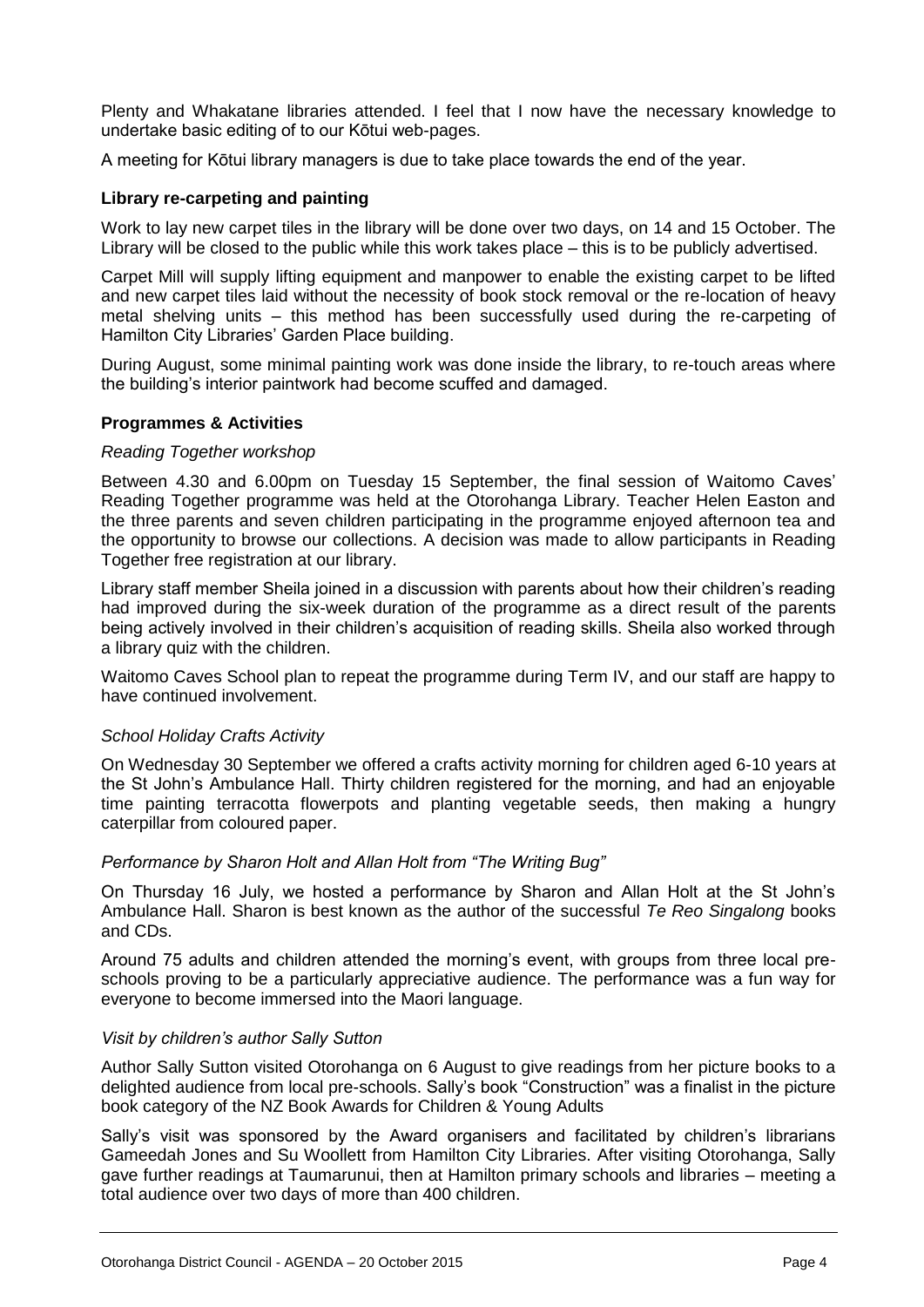#### *New Zealand Book Awards for Children & Young Adults - Competition*

Two local children, Kendra Grayling and Shama Brown, were prize-winners in a Waikato-wide book review competition, co-ordinated by Hamilton City Libraries as part of the celebrations to mark the 2015 New Zealand Book Awards for Children & Young Adults.

Children were invited to submit either a written review or an illustrated response to one of the books written by the authors who were finalists in the Awards. Over 50 entries were received by the competition organisers.

#### *Why Libraries?*

A printed booklet has been prepared by Public Libraries of New Zealand to communicate information about the breadth of modern public libraries – a copy of this booklet will be distributed to elected members.

The roles that public libraries play in meeting the needs of local people, delivering value to communities and enabling communities to thrive include:

- Enabling access to information
- Building social capital
- Providing vital community facilities
- Encouraging literacy and learning
- Sharing local stories and local history

#### **Quarterly Usage Statistics**

*Otorohanga Library* 

|                                 | 2015/16 | 2014/15 | <b>Notes</b>      |
|---------------------------------|---------|---------|-------------------|
| <b>Physical Visits</b>          | 11,603  | 11.705  | Decrease of 0.9%  |
| <b>Materials Issued</b>         | 9,915   | 10,970  | Decrease of 9.6%  |
| <b>Digital Downloads</b>        | 206     | 190     | Increase of 8.4%  |
| <b>Computer Sessions (APNK)</b> | 1,718   | 1.951   | Decrease of 11.9% |
| <b>Wifi Sessions</b>            | 4,893   | 3,805   | Increase of 28.6% |
| Membership registrations        | 58      | 69      | Decrease of 15.9% |

#### *Kawhia Library*

|                          | 2015/16 | 2014/15 | <b>Notes</b>      |
|--------------------------|---------|---------|-------------------|
| Materials Issued         | 442     | 545     | Decrease of 18.9% |
| Computer sessions (APNK) | 76      | 95      | Decrease of 20%   |
| Wifi sessions            | 1.137   | 797     | Increase of 42.9% |
| Membership registrations |         |         | Decrease of 83.3% |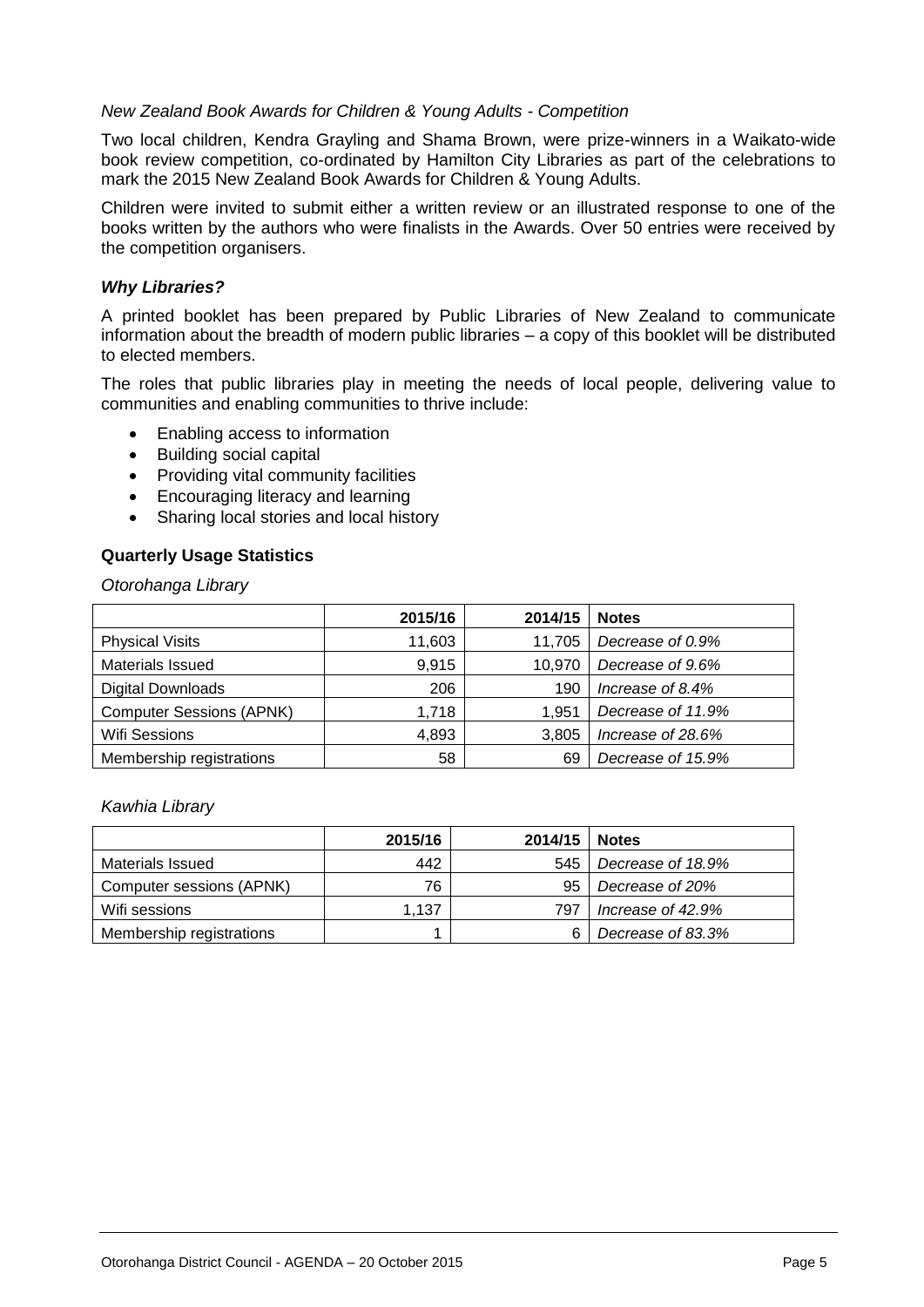#### **Revenue Statistics**

| Library Income                | 2015/16<br><b>Actuals</b> | YTD.        | 2014/15<br><b>Actuals</b> | YTD         |
|-------------------------------|---------------------------|-------------|---------------------------|-------------|
| 375716742. Building Rental    |                           | 0.00        |                           | 0.00        |
| 375716745. i-Site Rental      |                           | $-2,500.00$ |                           | $-2,500.00$ |
| 375723670. Interloans         |                           | $-125.00$   |                           | $-146.00$   |
| 375723671. Videos             |                           | $-430.90$   |                           | $-413.50$   |
| 375723672. Kawhia             |                           | 0.00        |                           | $-196.00$   |
| 375723673. New Rental Fiction |                           | $-214.40$   |                           | $-234.00$   |
| 375723674. CD's               |                           | 0.00        |                           | 0.00        |
| 375723676. Reserves           |                           | $-53.00$    |                           | $-61.00$    |
| 375723677. Sale of Books      |                           | $-171.80$   |                           | $-239.55$   |
| 375723678. Lost Books         |                           | $-111.32$   |                           | $-62.62$    |
| 375723679. Fines (Overdues)   |                           | $-752.10$   |                           | $-805.23$   |
| 375723680. Photocopies        |                           | $-560.00$   |                           | $-547.00$   |
| 375723681. Membership Cards   |                           | -186.47     |                           | $-225.26$   |
| 375723682. Internet           |                           | 0.00        |                           | 0.00        |
| 375723683. Magazines          |                           | $-42.63$    |                           | $-58.73$    |
| 375723684. Fax                |                           | $-51.20$    |                           | $-16.80$    |
| 375723721. Sundry             |                           | 0.00        |                           | 0.00        |
| 375723757. Donations          |                           | $-0.40$     |                           | $-12.00$    |
| 375723769. Other Income       |                           | $-399.04$   |                           | 0.00        |
| <b>Other Income</b>           |                           | $-5,598.26$ |                           | $-5,517.69$ |

**Sarah Osborne DISTRICT LIBRARIAN**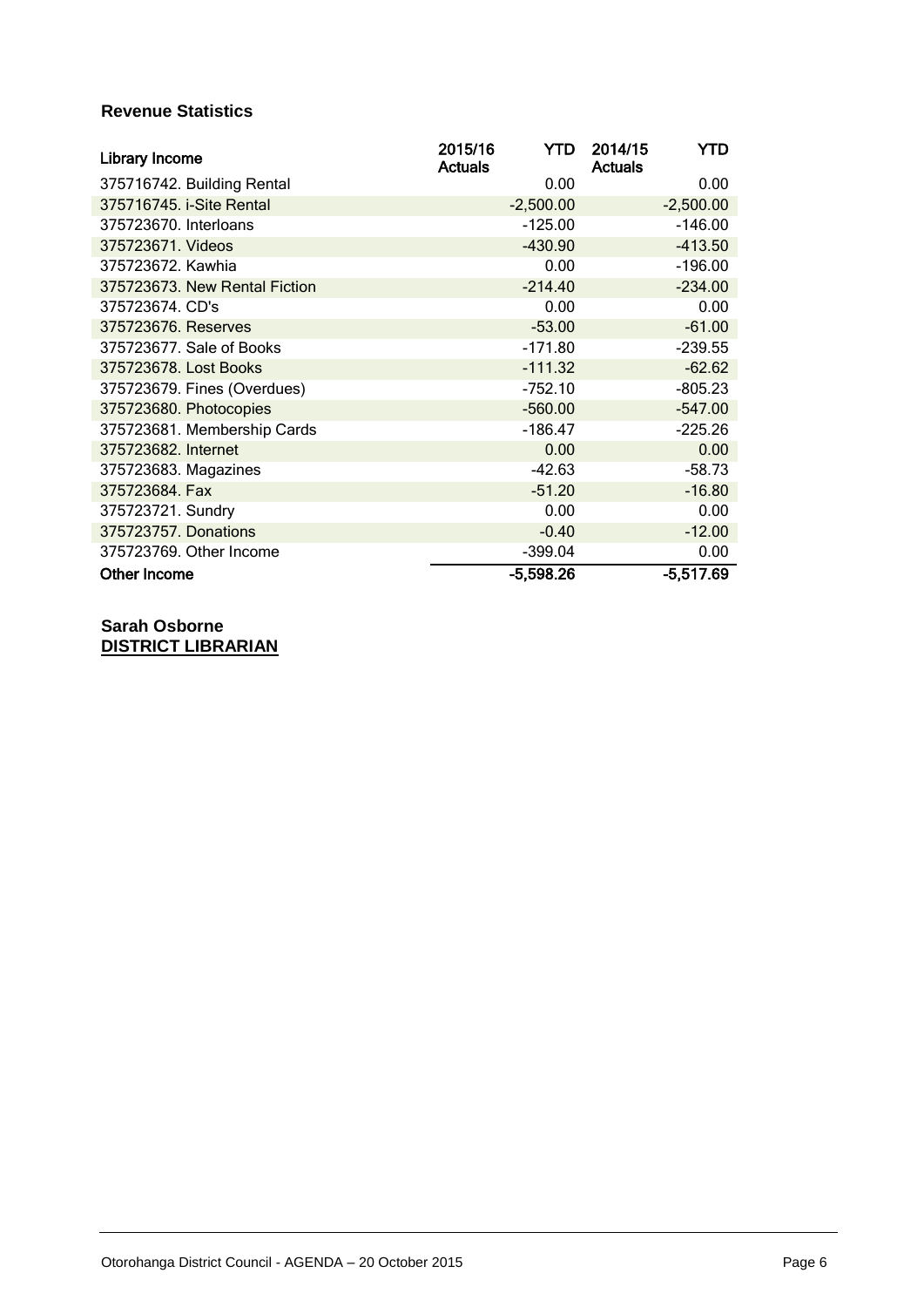**Item 249 DISTRICT BUILDING CONTROL OFFICERS REPORT FOR JULY TO SEPTEMBER 2015 To: His Worship the Mayor & Councillors Otorohanga District Council From: District Building Control Officer Date: 20 October 2015**

#### **Relevant Community Outcomes**

Ensure services and facilities meet the needs of the Community

#### **Executive Summary**

A report on building control matters covering the third quarter of 2015.

#### **Staff Recommendation**

It is recommended:

That the District Building Control Officer's report for the period 1 July to 30 September 2015 be received.

#### **Report Discussion**

#### **Building Consents Issued**

| <b>Building Consent Issued 1 July to 30 September 2015</b>                                         |             | % Change |
|----------------------------------------------------------------------------------------------------|-------------|----------|
| <b>Total Consents Issued</b>                                                                       | 53          | $+10%$   |
| <b>Includes New Dwellings</b><br>(includes two relocations. Total value all dwellings \$1,801,147) | 9           | +15%     |
| And Commercial / Industrial / Cowsheds                                                             | 8           | $-10\%$  |
| Value of Building Work                                                                             | 3,175,134   | $-6%$    |
| <b>CCCs Issued</b>                                                                                 | 63          | $-36%$   |
| Consents approved over the same period in 2014                                                     |             |          |
| <b>Total Consents Issued</b>                                                                       | 48          |          |
| <b>Includes New Dwellings</b>                                                                      | 8           |          |
| And Commercial / Industrial / Cowsheds                                                             | 9           |          |
| Value of Building Work                                                                             | \$3,456,131 |          |
| CCCs Issued                                                                                        | 98          |          |
| <b>Consents Issued by Area</b>                                                                     |             |          |
| Rural                                                                                              | 31          |          |
| Otorohanga                                                                                         | 17          |          |
| Kawhia / Aotea                                                                                     | 5           |          |

#### **Accreditation**

The audit team from International Accreditation undertook a three day long assessment of the Building Control team from Wednesday 30 September to Friday 2 October. The outcome of the audit was very positive in that there were no corrective actions to be addressed. This is only the second time since auditing of building control functions began in 2007 that a Council in the Waikato cluster has achieved this feat. Preparation for this visit required a large amount of staff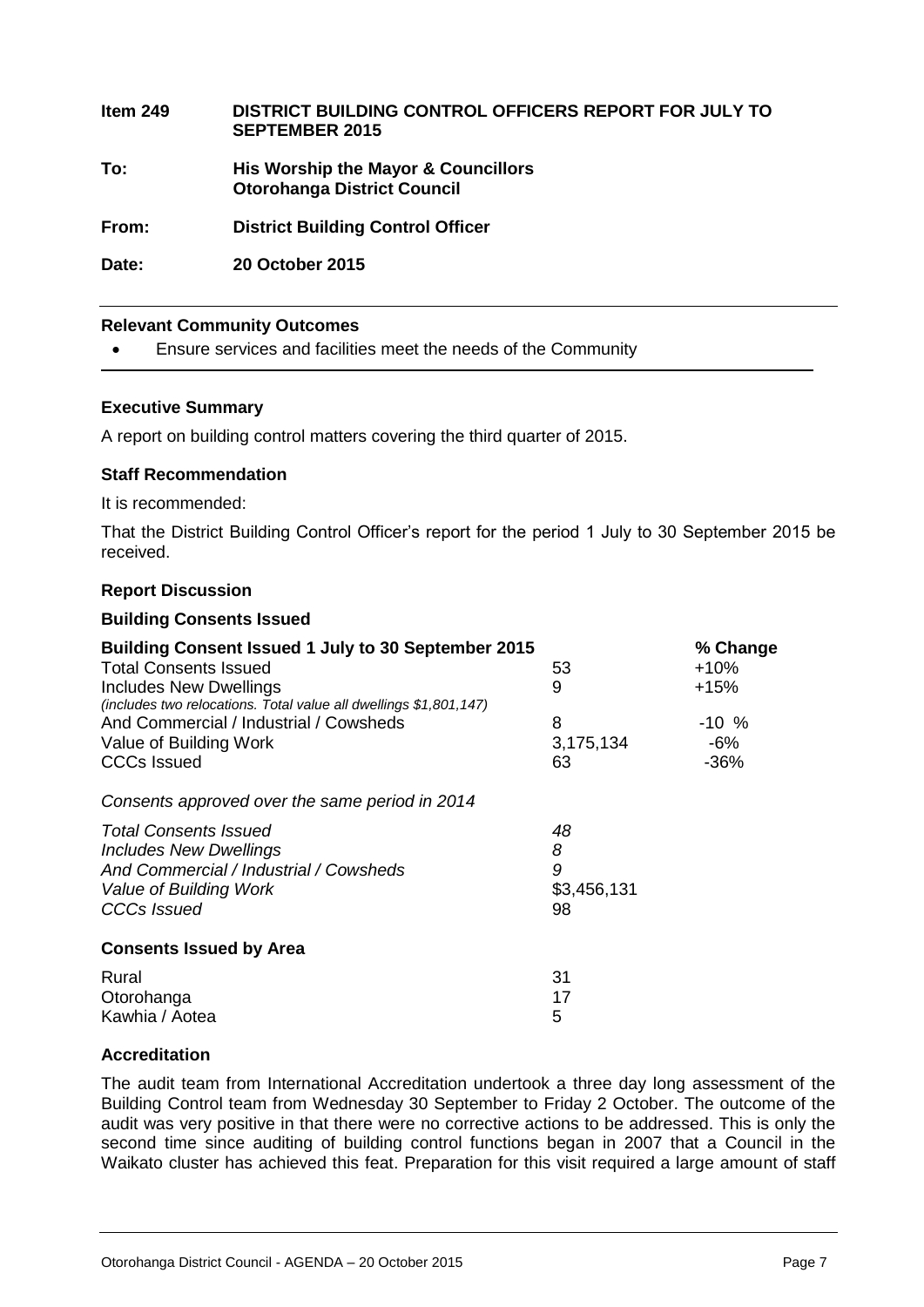resource to rewrite and revise building control documentation and procedures. It is a commendable outcome that reflects well on the commitment of all the Building Control team.

#### **G Phillips DISTRICT BUILDING CONTROL OFFICER**

#### **Attachments**

a. Building Consents issued 1 July to 30 September 2015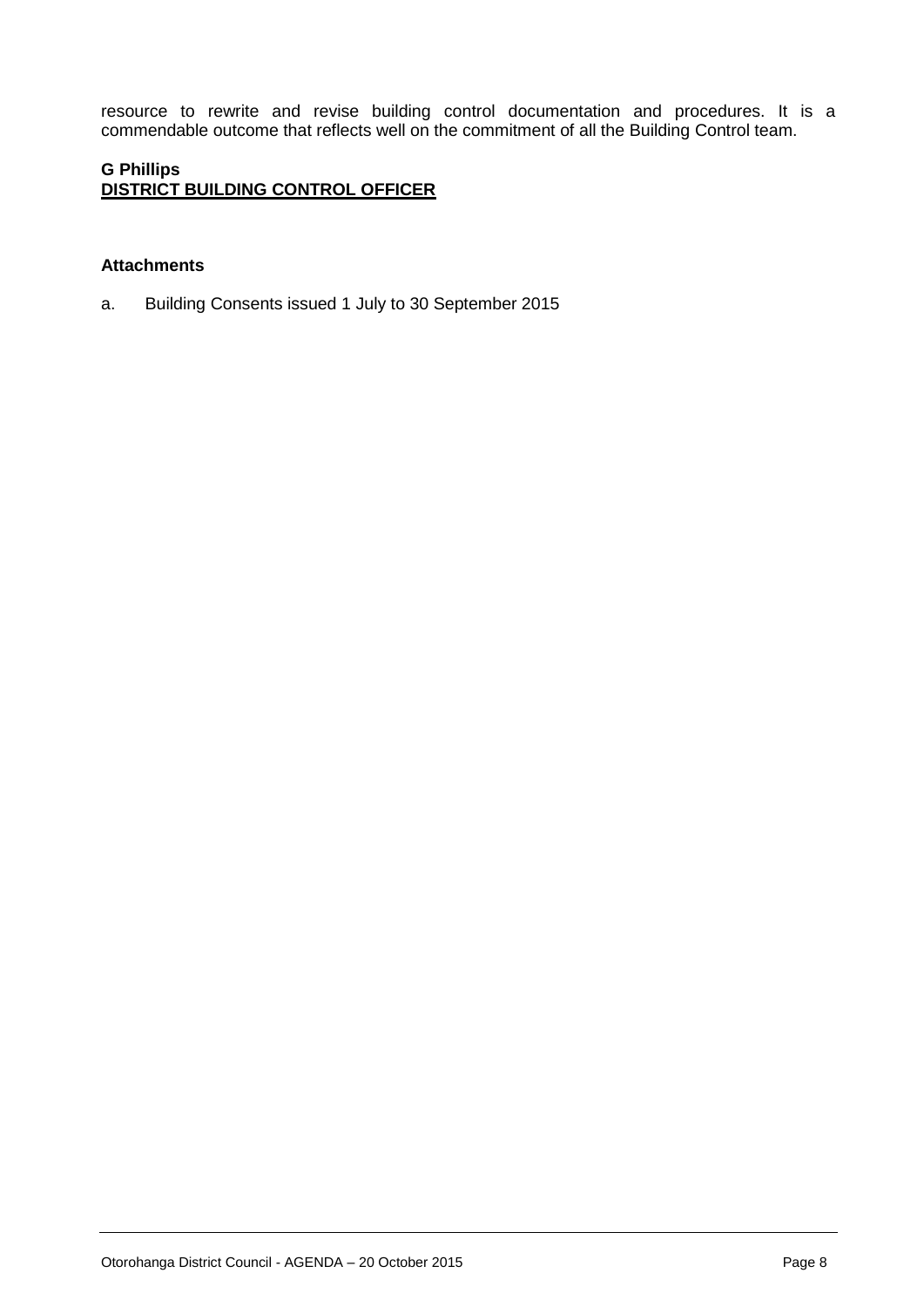| <b>Applicant Name</b><br><b>Beattie Community Trust</b> | <b>Location</b>           | Proposal<br>Extension of 9 bedroom and                                 | Value       |
|---------------------------------------------------------|---------------------------|------------------------------------------------------------------------|-------------|
| Inc                                                     | 166 172 Maniapoto Street  | ensuites                                                               | 1150000     |
| Z Cunliffe                                              | 690 Kawhia Street         | <b>New Residential Dwelling</b>                                        | 150000      |
| Architectural Design Ltd                                | 1 Long View Crescent      | Covered deck area<br>Alteration to existing dwelling,                  | 19500       |
| <b>ASAP Contracting Ltd</b>                             | 111 Ellis Road            | including re-cladding<br>Three bedroom home, double                    | 200000      |
| <b>WTS Homes Limited</b>                                | 182 Te Tahi Road          | garage with workshop attached,<br>Internal layout alterations to       | 329020      |
| <b>Todd Ormsby Builders</b>                             | 28 Paewhenua Road         | kitchen                                                                | 15000       |
| Ngutunui Dairies Limited                                | 66 Ngutunui Road          | Dairy Shed Vat Stand                                                   | 20000       |
| DJ Sanson                                               | 531 Mangaorongo Road      | Calf/Implement Shed<br>Reinstate fire damaged house -                  | 19000       |
| Wheeler Design Ltd                                      | 36 Kakamutu Road          | remove brick chimney -<br>Partial rebuild to fire damaged              | 48000       |
| 360 Build<br>Versatile Homes and                        | 216 Cannon Road           | residence<br>To replace existing garage with                           | 179707      |
| <b>Buildings</b><br>Versatile Homes and                 | 179 Kawhia Street         | new garage and lined outroom<br>To replace existing fire damaged       | 46500       |
| <b>Buildings</b><br><b>Gray Consulting</b>              | 60 Raglan Road            | garage<br>Addition to engineering                                      | 29000       |
| <b>Engineers Ltd</b>                                    | 1 Harpers Ave, Otorohanga | workshop and office<br>Installation of woodfire and                    | 500000      |
| <b>WVP Ltd</b>                                          | 219 Waitomo Valley Road   | HWC/Wetback<br>New entry and layout change to                          | 10000       |
| <b>Superior Building Ltd</b>                            | 1294 Maihiihi Road        | dwelling<br>Installing a Contessa RU                                   | 15000       |
| Waipa Plumbing & Gas<br><b>Pratts Plumbing</b>          | 466 Ranginui Road         | Woodfire                                                               | 6500        |
| Otorohanga                                              | 6 Mace Crescent           | Installing Metro Tini Ped                                              | 4000        |
| Roger Ramsey Builder                                    | 531 Mangaorongo Road      | New Home<br>New 4 bedroom residential<br>dwelling with attached garage | 145000      |
| <b>G J Gardner Homes Ltd</b>                            | 15A Te Kawa Street        | to                                                                     | 159127      |
| Kawhia Farms Ltd                                        | 691B Hoturoa Street       | Install solid fuel heater                                              | 3800        |
| Totalspan                                               | 213 Honikiwi Road         | Outbuilding                                                            | 76480       |
| <b>CM Turner</b>                                        | 1221A Pokuru Road         | Three Bay Garage<br>Three bay storage shed with 3                      | 19500       |
| Shedit NZ Ltd                                           | 5409 SH 31 Kawhia Rd      | roller doors.<br>Clean air compliant solid fuel                        | 30000       |
| <b>MA Bramwell</b>                                      | 40 Kakamutu Road          | wood burner to house.<br>Clean air compliant wood                      | 4000        |
| <b>MA Bramwell</b><br>Otorohanga Plumbing &             | 74 Mountain View Road     | burner with wetback<br>Replace existing fire and flue                  | 4000        |
| Gas<br>Otorohanga Plumbing &                            | 73B Hinewai Street        | with new fire and flue.                                                | 4000        |
| Gas                                                     | 156 Owaikura Road         | Installation of new wood fire<br>Install Metro LTD Trend Insert        | 4000        |
| Laser Plumbing Putaruru                                 | 1192 Aotearoa Road        | Woodfire with Flue<br>Four Bedroom home with                           | <i>4500</i> |
| <b>WTS Homes Limited</b>                                | 212 Te Tahi Road          | double garage                                                          | 352740      |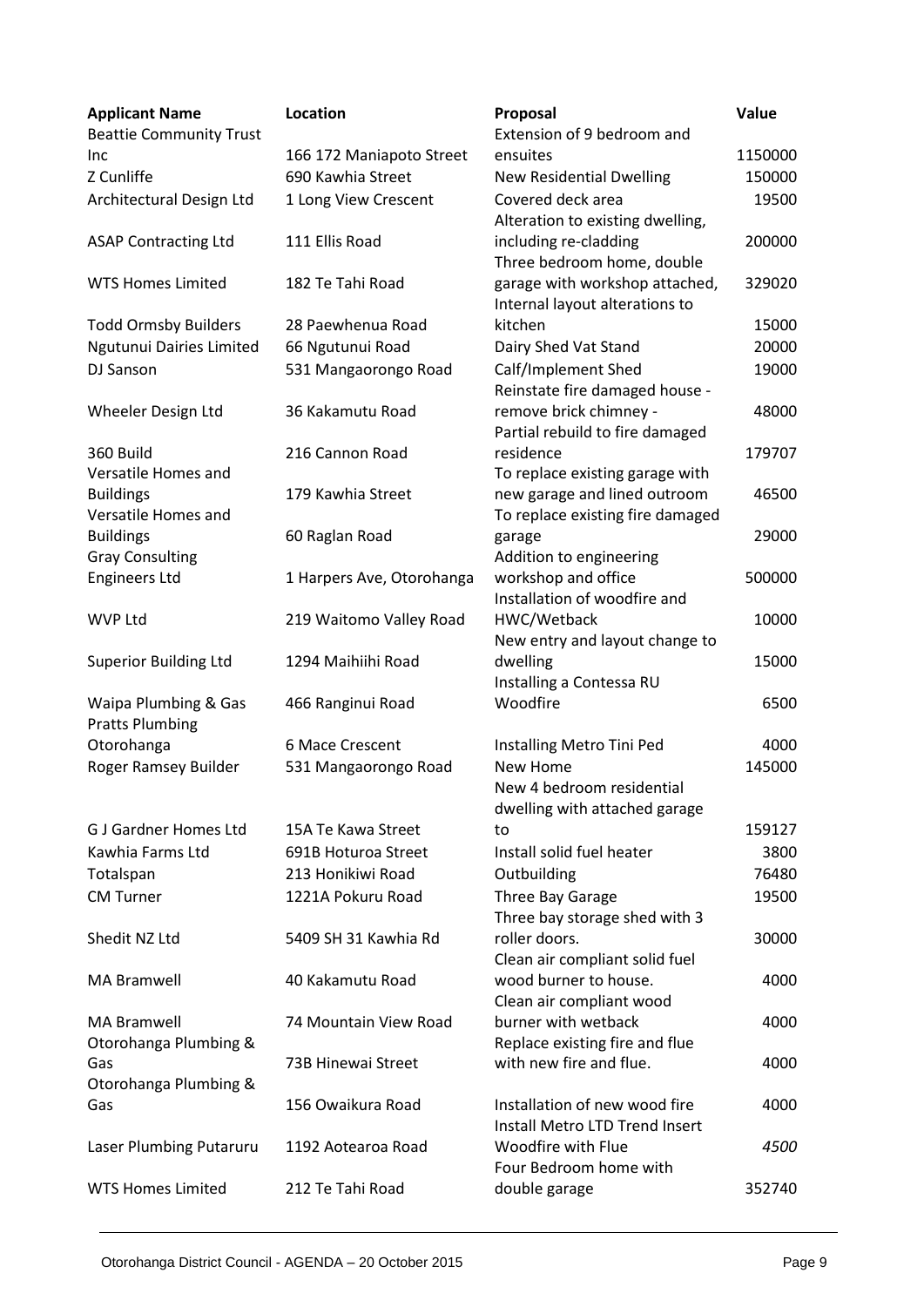|                                 |                         | Replace Freestanding Fire &        |        |
|---------------------------------|-------------------------|------------------------------------|--------|
| DN & MT Blackwell               | 1639 Waipapa Road       | Wetback                            | 5000   |
| <b>Pratts Plumbing</b>          | 12 Ballance Street      | Installing a Kent Tui Rad          | 4000   |
|                                 |                         | Fore Bay, Monoslope Roof, fully    |        |
| Aztech Buildings Ltd            | 102 Te Kawa Road        | enclosed pole shed                 | 65000  |
|                                 |                         | Installing a Woodsman Solid        |        |
| Waipa Plumbing & Gas            | 180 Otewa Road          | <b>Fuel Burner</b>                 | 4000   |
|                                 |                         | New fabric clad arched steel       |        |
| <b>GH Anderson</b>              | 1356 SH 3 Otorohanga Rd | frame shelter                      | 30000  |
|                                 |                         | Adding bedroom and ensuite to      |        |
| M Lupis                         | 29 Wharepuhunga Road    | home.                              | 100000 |
| <b>Hobbs Transport Services</b> |                         | Addition of extra bay on existing  |        |
| Ltd                             | 27 Progress Drive       | workshop                           | 140000 |
|                                 |                         | Relocate second hand dwelling      |        |
| <b>RJ Prescott</b>              | 20 Merrin Avenue        | onto new sub-floor foundation      | 50000  |
|                                 |                         | Relocate second hand dwelling      |        |
| <b>RJ Prescott</b>              | 20 Merrin Avenue        | onto new sub-floor foundation      | 50000  |
|                                 |                         | Detached sleepout comprising 1     |        |
| LF & MA Gower                   | 1008 Wharepuhunga Road  | bedroom with ensuite               | 30000  |
|                                 |                         | Renovate kitchen and               |        |
|                                 |                         | bathroom, replace exterior         |        |
| <b>SG Miles</b>                 | 34 Te Kawa Street       | doors                              | 20000  |
|                                 |                         | Drill holes into exterior          |        |
| Insultech Waikato Ltd           | 26 Pukewhau Road        | cladding, fill walls with dry foam | 2054   |
|                                 |                         | Install New Kiwi Rad II Solid Fuel |        |
| <b>RE Edwards</b>               | 1 Merrin Avenue         | Heater                             | 3000   |
| Versatile Homes &               |                         | Detached 9.0 x 6.0 freestanding    |        |
| <b>Buildings</b>                | SH 31 Kawhia Road       | carport                            | 6000   |
| Totalspan                       | 1105 Wairehi Road       | Outbuilding                        | 64200  |
| AJ & L McNeil                   | 15 Karaka Road          | Install a freestanding fireplace   | 3600   |
| Versatile Homes &               |                         | To replace existing garage with    |        |
| <b>Buildings</b>                | 96 Wasley Lane          | new garage                         | 27000  |
|                                 |                         | Three bedroom home with            |        |
| <b>WTS Homes Limited</b>        | 194A Pekanui Road       | additional study                   | 305260 |
| <b>RW Thompson</b>              | 1575F Cherry Lane       | two Bay Carport                    | 6000   |
|                                 |                         | Surcharged timber retaining        |        |
| Otorohanga District             |                         | wall and mass concrete block       |        |
| Council                         | Hauturu Road            | wall                               | 70000  |
|                                 |                         | Three bedroom house with           |        |
| AJ Imeson                       | 335 Hoturoa Street      | mono pitch roof and clad in        | 190000 |
| TJ & L Collingwood              | 170 Scown Road          | New outbuilding                    | 19900  |
| Otorohanga District             |                         | Revamp bathroom to wet room        |        |
| Council                         | 58-60 Rangitahi Street  | in Flat 5                          | 10000  |
|                                 |                         | Repair Gutter and replace          |        |
| Shoker Enterprises Ltd          | 7 Maniapoto Street      | roofing iron                       | 20000  |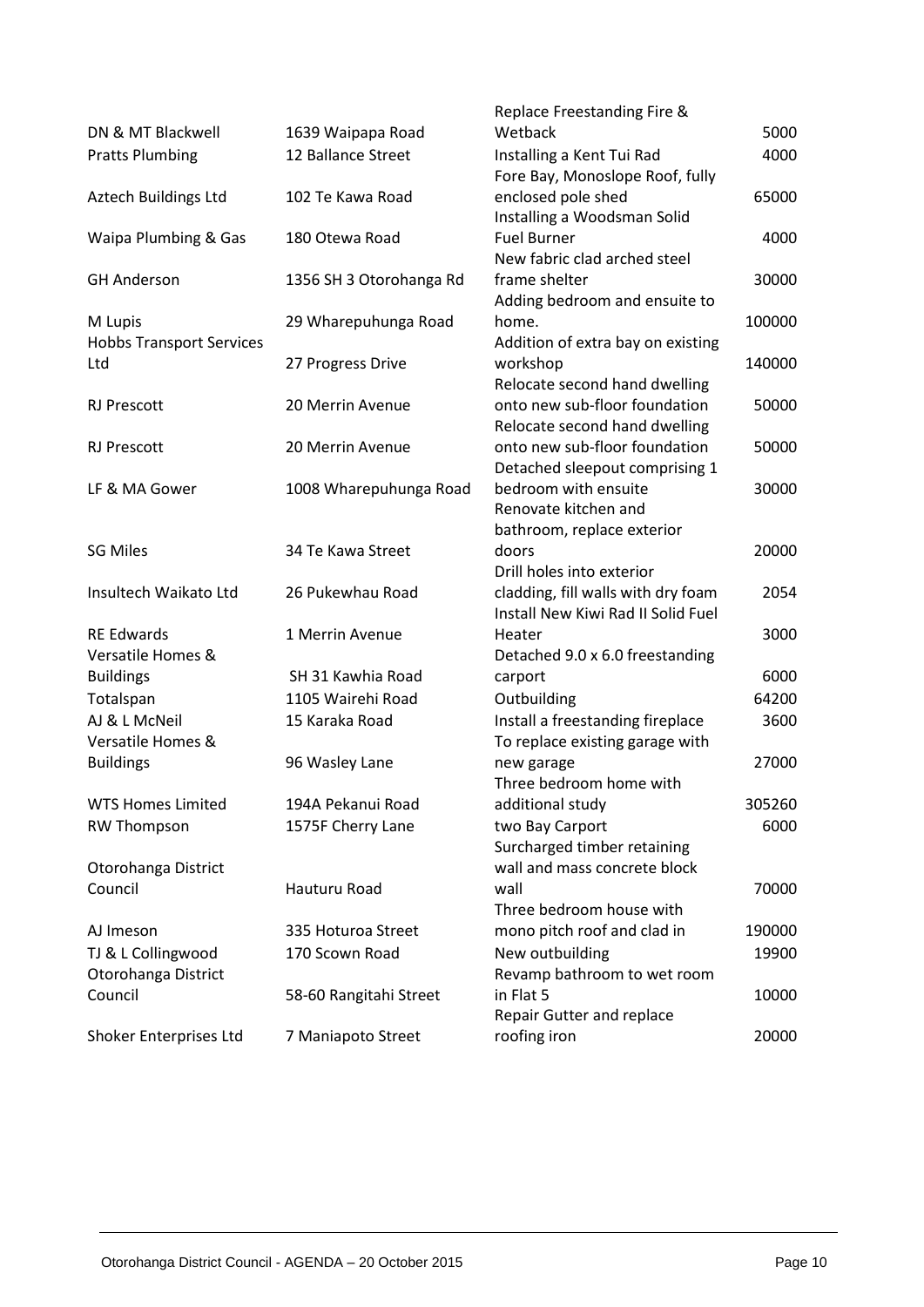**Item 250 PLANNING REPORT FOR JULY TO SEPTEMBER 2015**

**To: His Worship the Mayor & Councillors Otorohanga District Council**

**From: Environmental Services Manager**

**Date: 20 October 2015**

#### **Relevant Community Outcomes**

- Manage the natural and physical environment in a sustainable manner
- Protect the special character of our harbours and their catchments
- Recognise the importance of the Districts rural character

#### **Executive Summary**

Reporting on Resource Consents granted under Delegated Authority for the period 1 July to 30 September 2015.

#### **Staff Recommendation**

It is recommended:

That the Planning Report for July to September 2015 be received.

#### **Consents Granted**

During this quarter 16 consents (15 Land use, 1 Subdivision) were granted under Delegated Authority as set out in the table below. These approvals compare with 14 consents (7 Landuse, 7 Subdivision) granted in the same period last year.

#### **Decisions by Ward**

|                                  | <b>Land Use</b> | <b>Subdivision</b> |
|----------------------------------|-----------------|--------------------|
| Wharepuhunga                     |                 |                    |
| Kio Kio Korakonui                |                 |                    |
| Waipa                            |                 |                    |
| Otorohanga                       |                 |                    |
| Kawhia Tihiroa                   |                 |                    |
| <b>District Wide Designation</b> |                 | N/A                |
| <b>Total</b>                     | 15              |                    |

#### **AR Loe ENVIRONMENTAL SERVICES MANAGER**

#### **Attachments**

b. Resource Consent Decisions - 1/07/15 to 30/09/15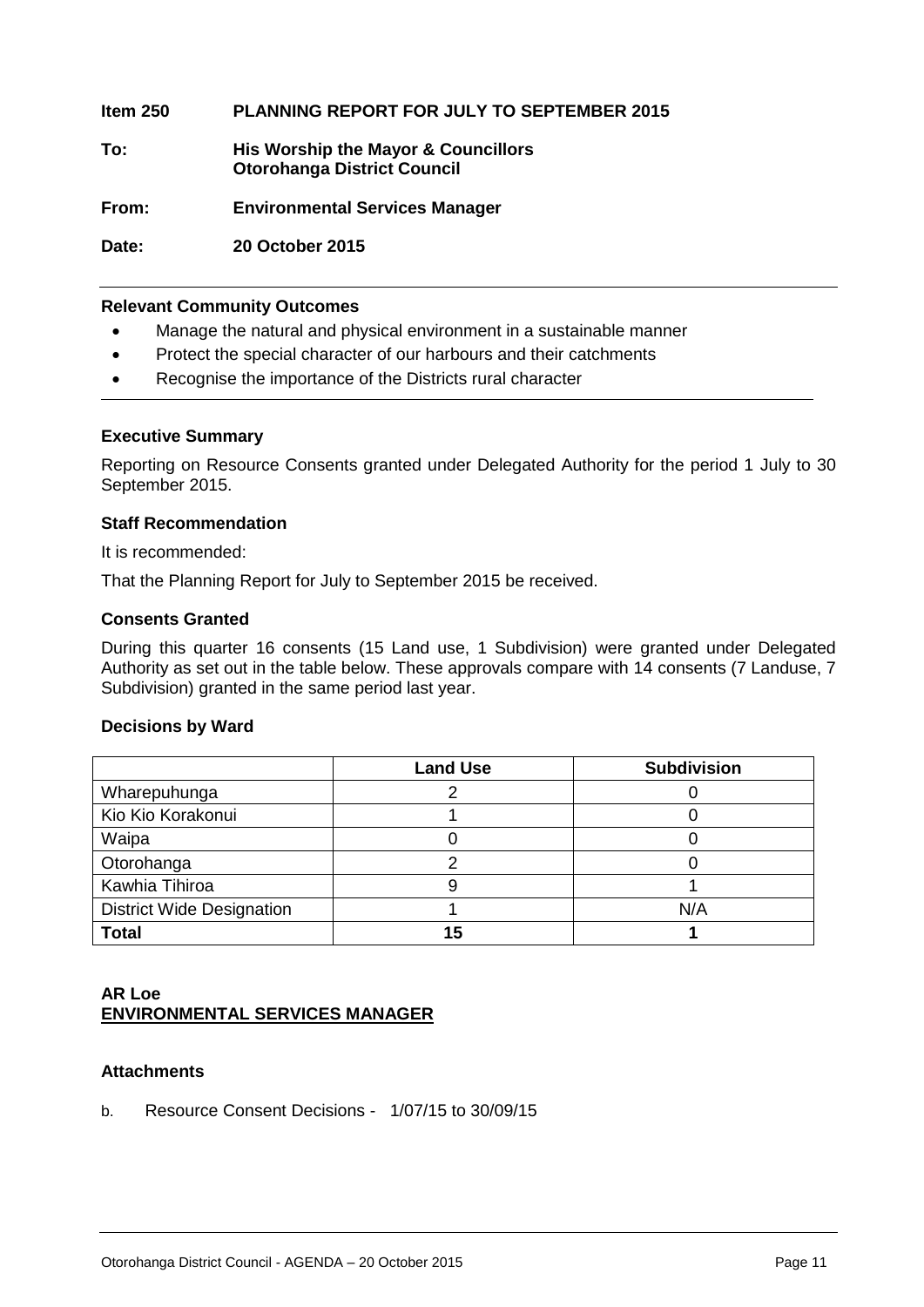| No     | Applicant/Location/Proposal                                                                                                                                             |     | O/S Decision |                      |
|--------|-------------------------------------------------------------------------------------------------------------------------------------------------------------------------|-----|--------------|----------------------|
|        | 150042 Department of Corrections<br>Waikeria Road<br>Outline Plan Waiver - Demolition of 23 Redundant Buildings                                                         |     |              | LDE ARL GDA 6/08/15  |
|        | 150034 Waipa Networks Limited<br>Outline Plan of Works - Te Awamutu Reinforcement Project.<br>Construction of a 110KV transmission line from Factory Road,              |     |              | LDE ARL GDA 7/08/15  |
| 150041 | <b>Department of Corrections</b><br>Waikeria Road<br>Outline Plan of Works - Dairy Effluent Systems                                                                     |     |              | LDE ARL GDA 26/08/15 |
|        | 150032 Giltrap Engineering<br>6-7 Main North Road<br><b>Extension to Industrial Building</b>                                                                            | LU  |              | GDA 16/07/15         |
|        | 150038 CM Turner<br>1221 Pokuru Road<br>Build a Garage within the 15 metre wide Other Yard.                                                                             | LU  | <b>PS</b>    | GDA 29/07/15         |
|        | 150036 TS de Malmanche<br>213 Honikiwi Road<br>Accessory Building that Exceeds the Maximum Floor Area                                                                   | LU  | PS.          | GDA 3/08/15          |
|        | 150037 Geryha Limited<br>485 Te Tahi Road<br>Build a Dwelling within the 15 metre wide Other Yard.                                                                      | LU  | <b>PS</b>    | GDA 3/08/15          |
|        | 150033 N Anderson<br>179 Kawhia Street<br>Build a Garage within 100m of A Site of Significance (NH1)                                                                    | LU  | PS.          | GDA 5/08/15          |
|        | 150039 WA Piggales<br>5409 State Highway 31 Kawhia Road<br>Build a Shed in the Coastal Policy Area                                                                      | LU. | <b>PS</b>    | GDA 6/08/15          |
|        | 150040 RJ Prescott<br>20 Merrin Avenue<br>Site two dwellings on one section                                                                                             | LU  | PS.          | GDA 26/08/15         |
|        | 150043 Lance Elrick & Laura Robertson<br>37D Mangauika Road<br>Dwelling sited within the Other Yard and Within a Site of Significance - NH88                            | LU. |              | PS GDA 7/09/15       |
|        | 150045 S and G Van Grootel<br>22 Whitbourne Road<br>Dwelling sited within 80 metres of a State Highway and within 30 metres of a<br>building in the Rural Effects Area. | LU  |              | GDA 10/09/15         |
|        | 150048 MA Balzer<br>96 Wasley Lane<br>Build new Garage within 3.0 metre wide other yard and within Site of Significance NH84.                                           | LU  |              | GDA 10/09/15         |
|        | 150044 M Lupis & D Williamson<br>29 Wharepuhunga Road<br>Dwelling extension within the 15 metre boundary setback.                                                       | LU  | <b>PS</b>    | GDA 11/09/15         |
|        | 150050 Otorohanga District Council<br>Pouewe St Road Reserve<br>Timber Boardwalk and Retaining structures within the Esplanade setback                                  | LU  | PS.          | GDA 25/09/15         |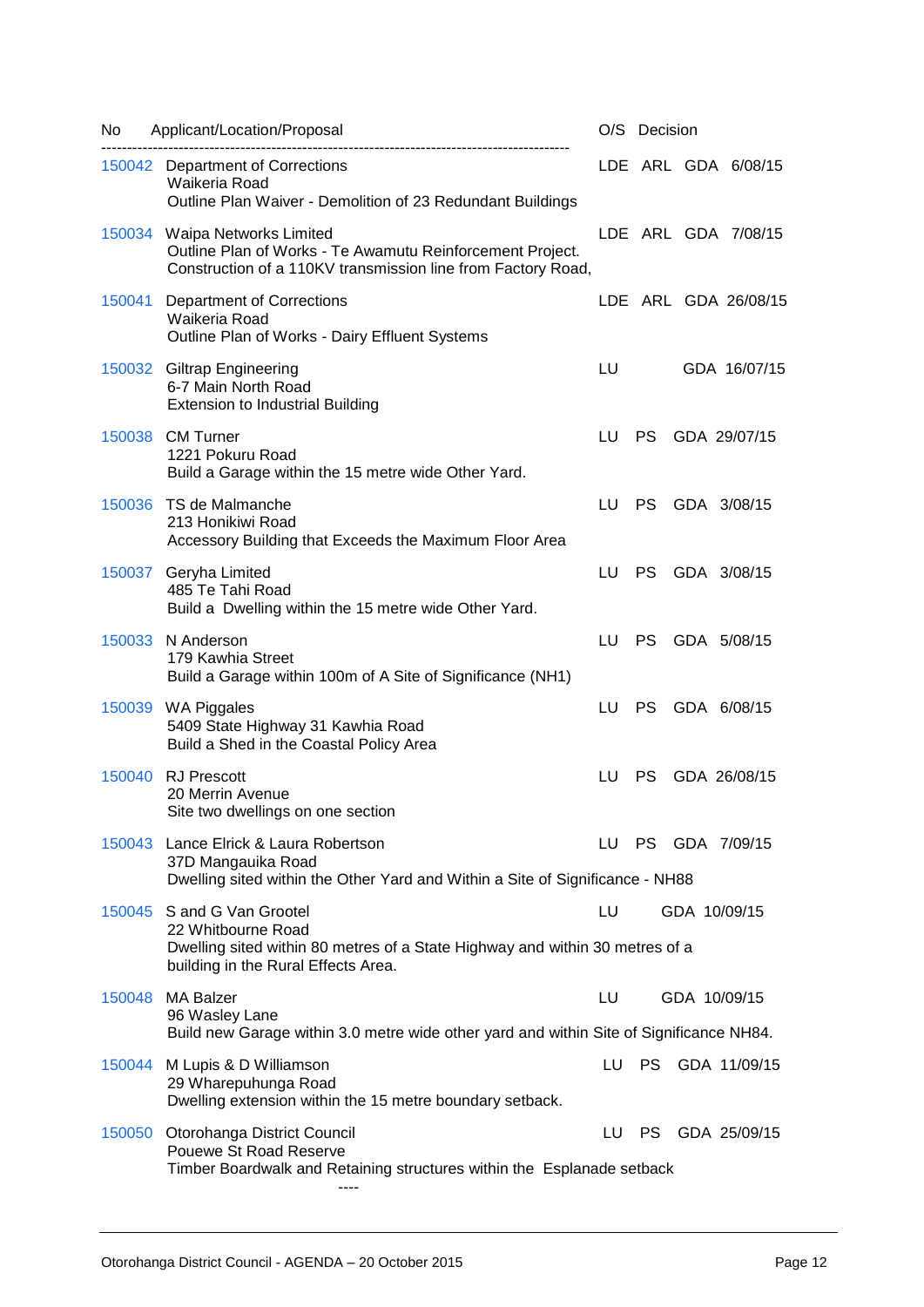### Total for Land Use 15 [150030](http://ncs-unix.otodc.govt.nz/cgi-bin/reg/rg6ep?150030) Otorohanga District Council SB GDA 1/07/15

Waiwera Street s125 Application to extend the lapse period of RM070112 ----

#### **Total for Subdivision 1**

**Grand Total 16 consents listed**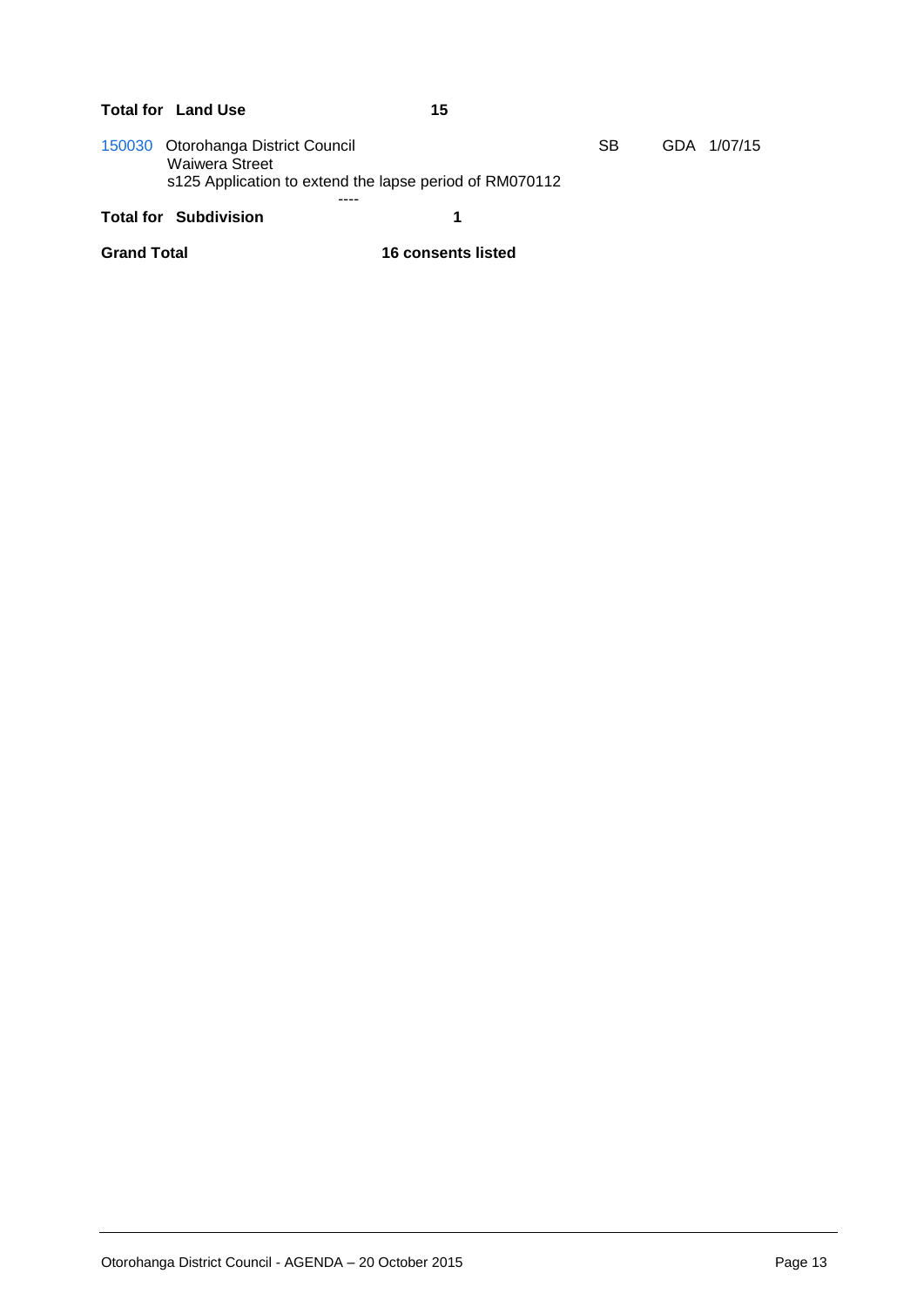#### **Item 251 ANNUAL REPORT TO 30 JUNE 2015**

**To: His Worship the Mayor and Councillors Otorohanga District Council**

**From: District Accountant**

**Date: 20 October 2015**

#### **Relevant Community Outcomes**

- Ensure services and facilities meet the needs of the Community
- Foster an involved and engaged Community

#### **Executive Summary**

The Annual Report for the year ended 30 June 2015 is attached under separate cover. Bruno Dente, Deloitte Auditor, will attend the meeting to talk to their Audit Highlights Memo which will be circulated under separate cover via email.

#### **Staff Recommendation**

It is recommended that:

The Annual Report for the year ended 30 June 2015 be adopted.

**Brendan O'Callaghan DISTRICT ACCOUNTANT**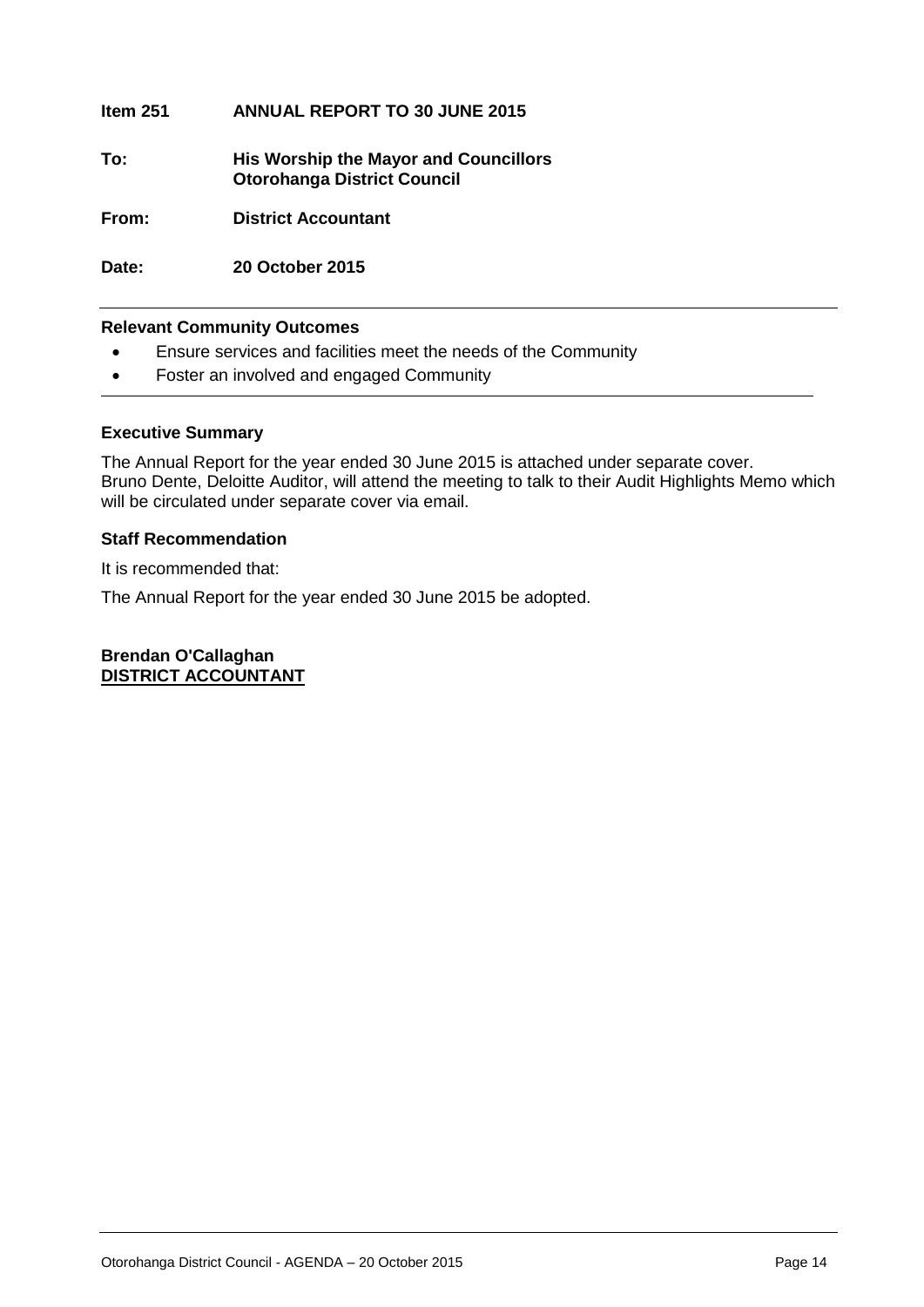**Item 252 ROAD LEGALISTION PART HONIKIWI ROAD – SO 490512 To: His Worship the Mayor & Councillors Otorohanga District Council From: Engineering Manager Date: 20 October 2015**

#### **Relevant Community Outcomes**

Manage the natural and physical environment in a sustainable manner

#### **Executive Summary**

Council has documents requiring consent to legalising part of Honikiwi Road being a short section before the first bridge on Honikiwi Road at about RP 130 Honikiwi Road.

The section of road was realigned in the 1960s and this action is to correct the legal alignment to coincide with the current physical location of the road.

The property owners involved are:

DJ Whiteman and KV Street RM Hodges DB & LM Jaques

The consent relates to land to be acquired for road and road to be stopped and vested in adjoining properties.

#### **Staff Recommendation**

It is recommended that:

- 1. The Otorohanga District Council hereby consents to the Minister of Land Information declaring:
	- a. Pursuant to Sec 114 of the Public Works Act 1981 the land described in the **First Schedule** below to be road vested in the Otorohanga District Council.
	- b. Pursuant to Sec 116 and 117 of the Public Works Act 1981 the road described in the **Second Schedule** below being stopped and vested in the adjoining properties by way of amalgamation with the titles listed and being subject to existing mortgages recorded on the titles.

#### *South Auckland Land District – Otorohanga District*

| <b>First Schedule</b> - Land to be Declared Road |                     |              |                         |  |
|--------------------------------------------------|---------------------|--------------|-------------------------|--|
| Area                                             | Description         | Title        | Owners                  |  |
| 48m <sup>2</sup>                                 | Section 1 SO 490512 | CFR 381826   | DJ Whiteman & KV Street |  |
| 414m <sup>2</sup>                                | Section 3 SO 490512 | CFR 381826   | DJ Whiteman & KV Street |  |
| 70 <sup>m²</sup>                                 | Section 4 SO 490512 | CFR SA34A/74 | <b>RM Hodges</b>        |  |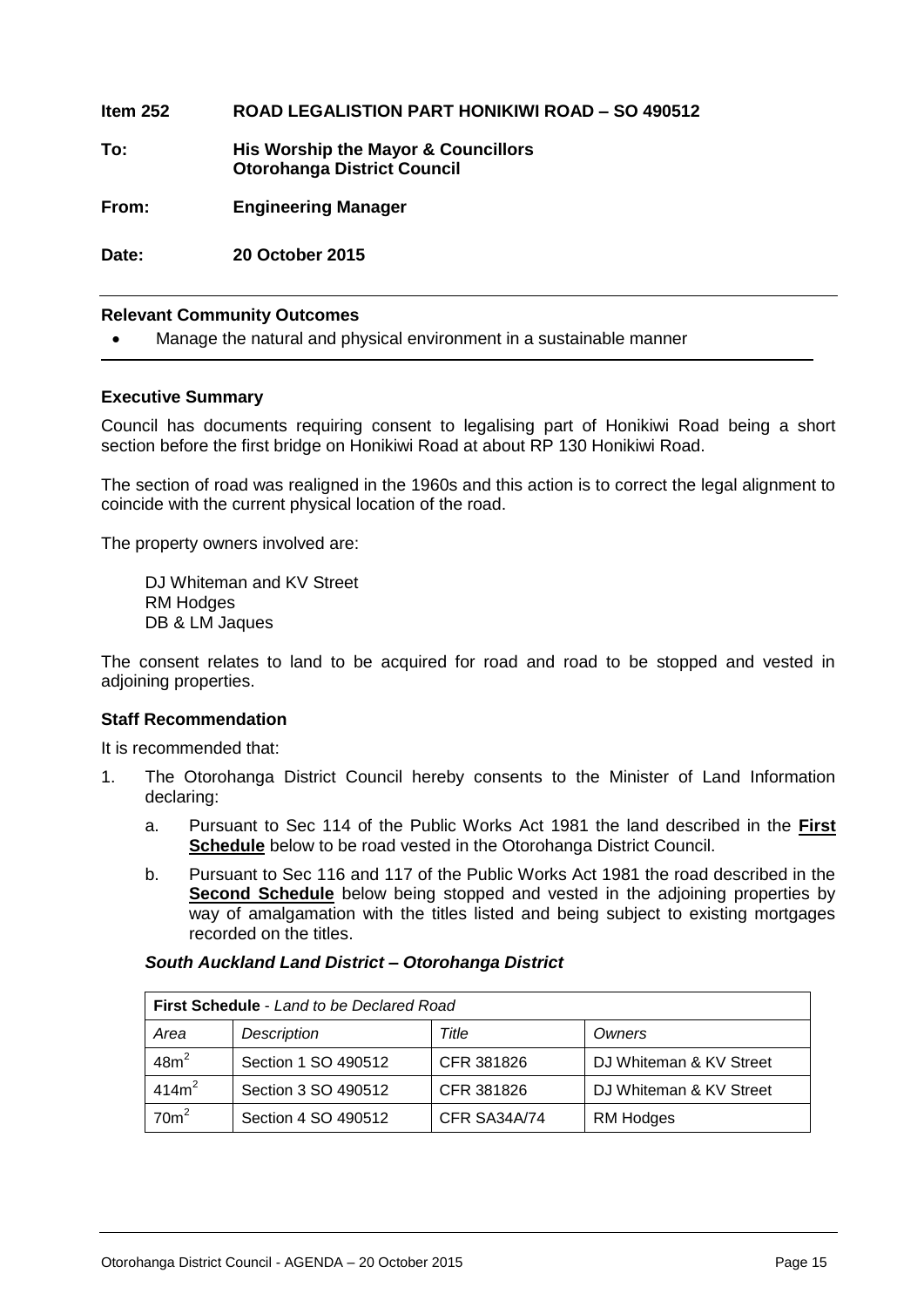| <b>Second Schedule</b> – Road to be Stopped and Vested by Amalgamation in Adjoining<br>Properties |                     |                      |                         |  |  |
|---------------------------------------------------------------------------------------------------|---------------------|----------------------|-------------------------|--|--|
| $87m^2$                                                                                           | Section 2 SO 490512 | CFR 381826           | DJ Whiteman & KV Street |  |  |
| $629m^2$                                                                                          | Section 5 SO 490512 | CFR SA34A/74         | <b>RM Hodges</b>        |  |  |
| 149m <sup>2</sup>                                                                                 | Section 6 SO 490512 | <b>CFR SA41D/580</b> | DB & LM Jaques          |  |  |

2. The Mayor and Chief Executive of Otorohanga District Council be authorised to sign and seal any documentation necessary to legalise plan SO 490512.

#### **Report Discussion**

These legal actions are to correct the property boundaries and make them coincide with the adjustments made to the alignment of Honikiwi Road in the 1960s. Consultations have been undertaken with the current owners whose properties the road passes over and compensation agreements have been obtained.

The details are as follows:

#### **DJ Whiteman and KV Street**

There are two areas of land to be acquired from the owners totalling an area of 462 $m<sup>2</sup>$  and an area of 87 $m<sup>2</sup>$  is road to be stopped and vested by amalgamation in the owners' property title. The agreement is that Council will pay the owners the \$750.00 (plus GST If payable) for the net loss of legal area of their property.

#### **RM Hodges**

There is one area of 70m<sup>2</sup> of land to be acquired from the owner and an area of 629m<sup>2</sup> of road to be stopped and vested by amalgamation in the owners' property title. The agreement with the owner is that there will be no cost for the land to be acquired for road and no cost for the land to be vested in the owner.

In consideration of the fact that the property owner will have a net area gain of 559 $m^2$  the owner has agreed to undertaken 27 metres of fencing including supply and erection of the fence and also to pay Council the sum of \$400 (GST inclusive) as a contribution to Council's survey and legal costs.

#### **DB & LM Jaques**

This property has no land to be acquired for road and one small area (149m2) of road to be stopped and transferred to their ownership.

The agreement is that the land will be transferred to the owners at no cost for the land.

#### **General**

As is standard practice, Council is meeting all survey and legal costs associated with the road legalisation along this section of Honikiwi Road. The agreement with RM Hodges relates to \$400 contribution to those costs. The agreement with Jaques limits their lawyers legal costs payable by Council to \$500 after which they will be liable for their lawyers legal costs.

#### **Roger Brady ENGINEERING MANAGER**

#### **Attachments**

a. SO 490512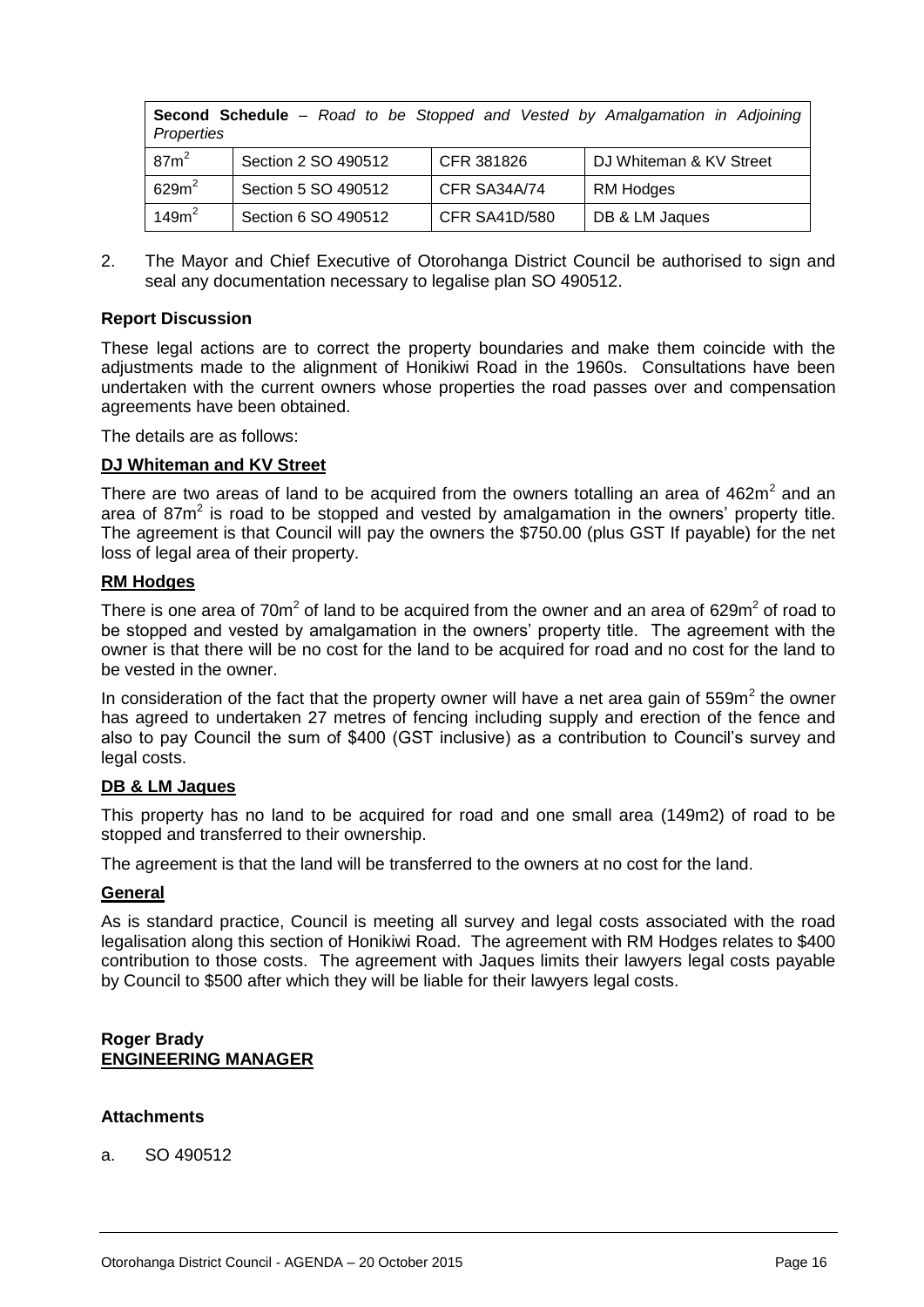



# **Title Plan - SO 490512**

| SO 490512<br><b>Survey Number</b><br>1980A OTOROHANGA DISTRICT COUNCIL<br>Surveyor Reference<br>Murray Robert Hislop<br>Surveyor<br>Murray Hislop Surveyors<br><b>Survey Firm</b><br>Surveyor Declaration I Murray Robert Hislop, being a licensed cadastral surveyor, certify that:<br>(a) this dataset provided by me and its related survey are accurate, correct and in accordance with the<br>Cadastral Survey Act 2002 and the Rules for Cadastral Survey 2010, and<br>(b) the survey was undertaken by me or under my personal direction.<br>Declared on 20 Aug 2015 03:06 PM |                |                             |             |                     |  |
|--------------------------------------------------------------------------------------------------------------------------------------------------------------------------------------------------------------------------------------------------------------------------------------------------------------------------------------------------------------------------------------------------------------------------------------------------------------------------------------------------------------------------------------------------------------------------------------|----------------|-----------------------------|-------------|---------------------|--|
| <b>Survey Details</b>                                                                                                                                                                                                                                                                                                                                                                                                                                                                                                                                                                |                |                             |             |                     |  |
| Dataset Description SECTIONS 1-9                                                                                                                                                                                                                                                                                                                                                                                                                                                                                                                                                     |                |                             |             |                     |  |
| <b>Status</b>                                                                                                                                                                                                                                                                                                                                                                                                                                                                                                                                                                        | Submitted      |                             |             |                     |  |
| <b>Land District</b>                                                                                                                                                                                                                                                                                                                                                                                                                                                                                                                                                                 | South Auckland | <b>Survey Class</b>         | Class B     |                     |  |
| <b>Submitted Date</b>                                                                                                                                                                                                                                                                                                                                                                                                                                                                                                                                                                | 20/08/2015     | <b>Survey Approval Date</b> |             |                     |  |
|                                                                                                                                                                                                                                                                                                                                                                                                                                                                                                                                                                                      |                | Deposit Date                |             |                     |  |
| <b>Territorial Authorities</b><br>Otorohanga District                                                                                                                                                                                                                                                                                                                                                                                                                                                                                                                                |                |                             |             |                     |  |
| Comprised In                                                                                                                                                                                                                                                                                                                                                                                                                                                                                                                                                                         |                |                             |             |                     |  |
| CT 381826                                                                                                                                                                                                                                                                                                                                                                                                                                                                                                                                                                            |                |                             |             |                     |  |
| CT SA34A/74                                                                                                                                                                                                                                                                                                                                                                                                                                                                                                                                                                          |                |                             |             |                     |  |
| <b>Created Parcels</b>                                                                                                                                                                                                                                                                                                                                                                                                                                                                                                                                                               |                |                             |             |                     |  |
| Parcels                                                                                                                                                                                                                                                                                                                                                                                                                                                                                                                                                                              |                | <b>Parcel Intent</b>        | Area        | <b>CT</b> Reference |  |
| Area A Survey Office Plan 490512                                                                                                                                                                                                                                                                                                                                                                                                                                                                                                                                                     |                | Easement                    |             |                     |  |
| Section 1 Survey Office Plan 490512                                                                                                                                                                                                                                                                                                                                                                                                                                                                                                                                                  |                | Legalisation                | 0.0048 Ha   |                     |  |
| Section 2 Survey Office Plan 490512                                                                                                                                                                                                                                                                                                                                                                                                                                                                                                                                                  |                | Legalisation                | 0.0087 Ha   |                     |  |
| Section 3 Survey Office Plan 490512                                                                                                                                                                                                                                                                                                                                                                                                                                                                                                                                                  |                | Legalisation                | $0.0414$ Ha |                     |  |
| Section 4 Survey Office Plan 490512                                                                                                                                                                                                                                                                                                                                                                                                                                                                                                                                                  |                | Legalisation                | 0.0070 Ha   |                     |  |
| Section 5 Survey Office Plan 490512                                                                                                                                                                                                                                                                                                                                                                                                                                                                                                                                                  |                | Legalisation                | 0.0629 Ha   |                     |  |
| Section 6 Survey Office Plan 490512                                                                                                                                                                                                                                                                                                                                                                                                                                                                                                                                                  |                | Legalisation                | $0.0149$ Ha |                     |  |
| Section 7 Survey Office Plan 490512                                                                                                                                                                                                                                                                                                                                                                                                                                                                                                                                                  |                | Legalisation                | 63.3518 Ha  |                     |  |
| Section 8 Survey Office Plan 490512                                                                                                                                                                                                                                                                                                                                                                                                                                                                                                                                                  |                | Legalisation                | 1.2312 Ha   |                     |  |
| Section 9 Survey Office Plan 490512                                                                                                                                                                                                                                                                                                                                                                                                                                                                                                                                                  |                | Road                        |             |                     |  |
| <b>Total Area</b>                                                                                                                                                                                                                                                                                                                                                                                                                                                                                                                                                                    |                |                             | 64.7227 Ha  |                     |  |

SO 490512 - Title Plan

Generated on 20/08/2015 3:07pm

 $\alpha_{\rm eff}$  , and  $\alpha_{\rm eff}$  , and  $\alpha_{\rm eff}$ 

Page 1 of 7

 $\beta$  ,  $\beta$  ,  $\beta$  , and  $\alpha$ 

 $\sim 1000$   $\mu$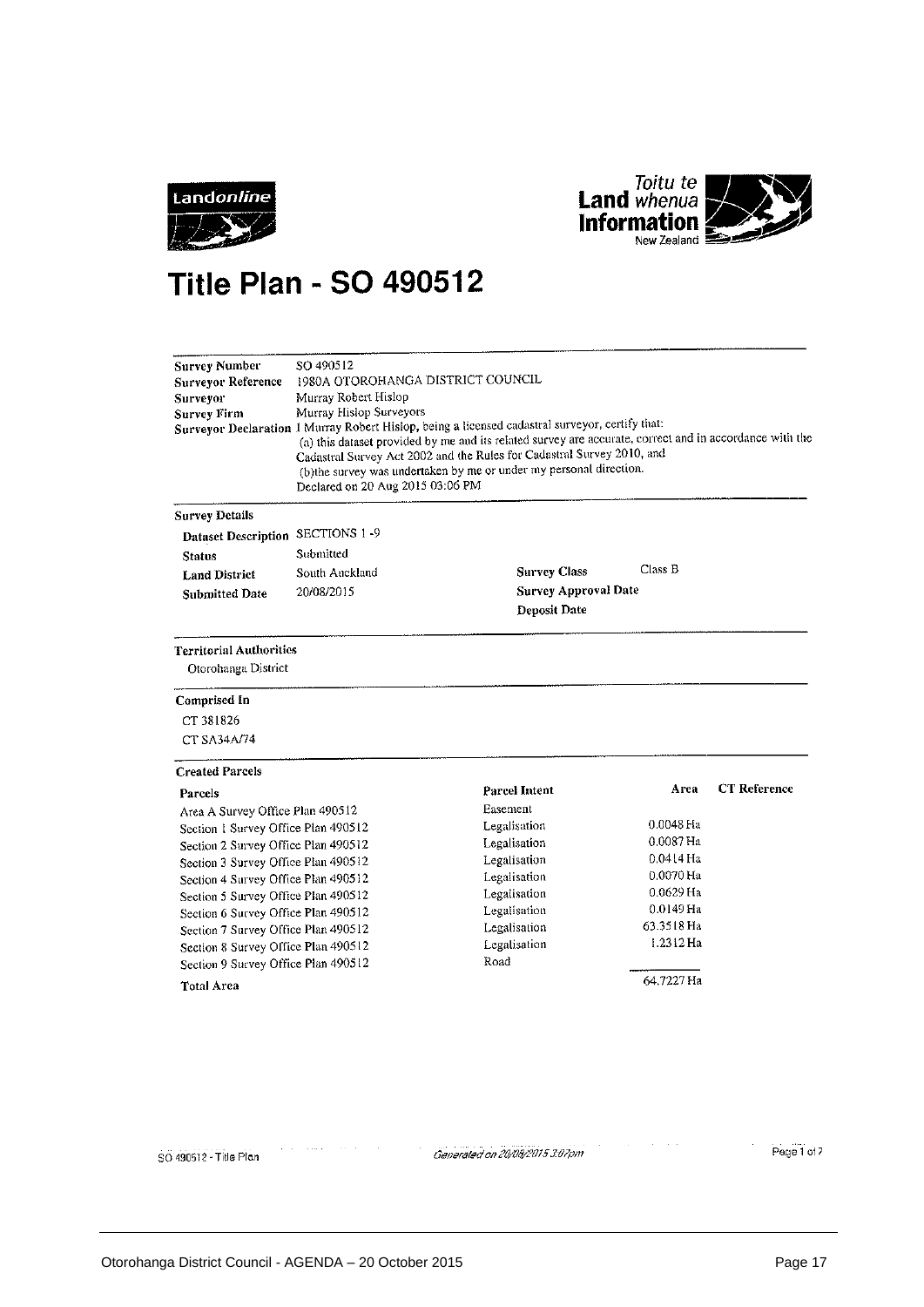